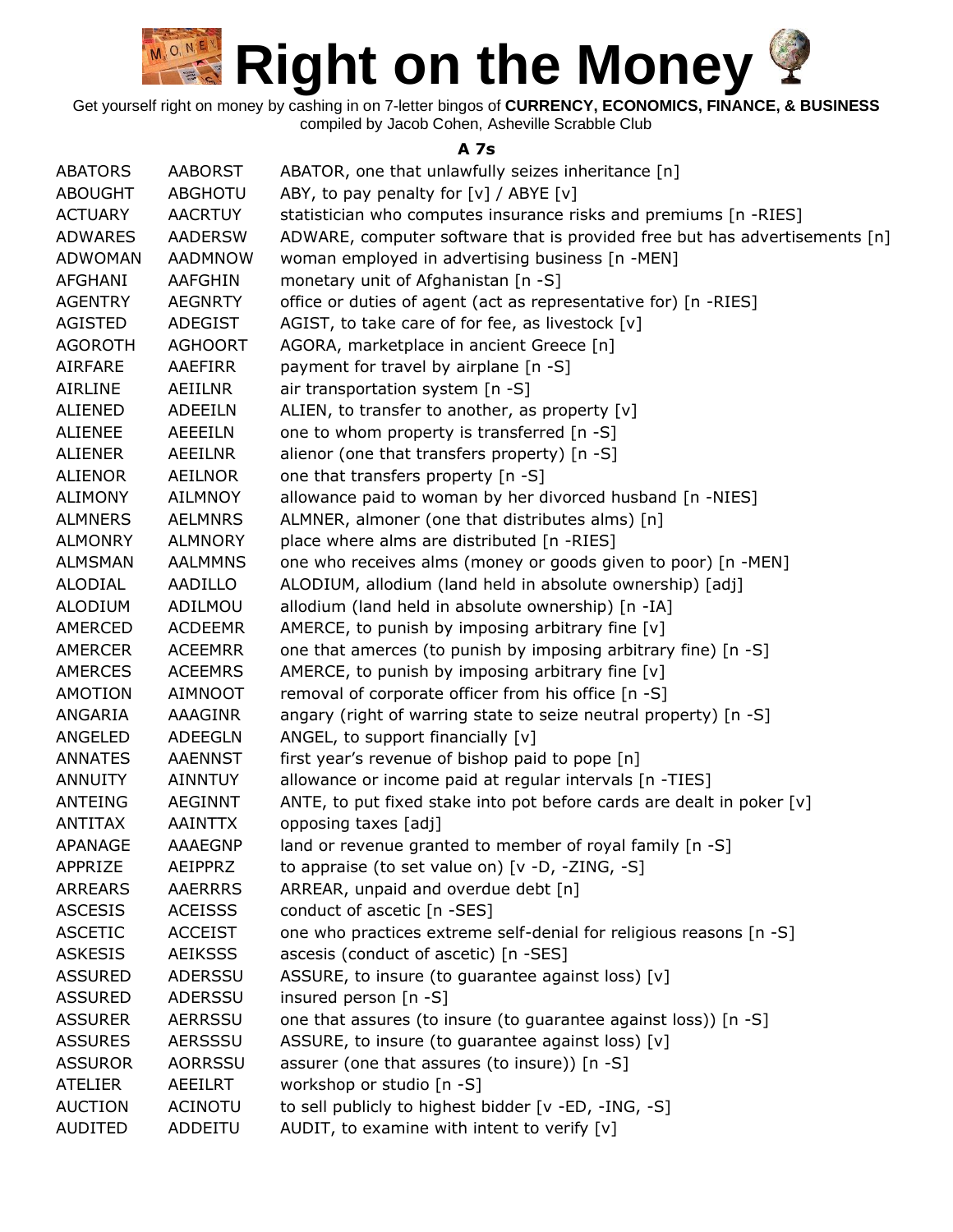Get yourself right on money by cashing in on 7-letter bingos of **CURRENCY, ECONOMICS, FINANCE, & BUSINESS**

| <b>AUDITEE</b> | ADEEITU        | one that is audited $[n - S]$                                                                  |
|----------------|----------------|------------------------------------------------------------------------------------------------|
| <b>AUDITOR</b> | ADIORTU        | one that audits (to examine with intent to verify) [n -S]                                      |
| <b>AUSTRAL</b> | <b>AALRSTU</b> | former monetary unit of Argentina [n -ES or -S]                                                |
| <b>AUTARKY</b> | <b>AAKRTUY</b> | national economic self-sufficiency [n -KIES]                                                   |
| <b>AUTOMAN</b> | <b>AAMNOTU</b> | automobile maker [n -MEN]                                                                      |
| <b>AVARICE</b> | AACEIRV        | greed (excessive desire for gain or wealth) [n -S]                                             |
| AWARDED        | <b>AADDERW</b> | AWARD, to grant as due or merited [v]                                                          |
| AWARDEE        | <b>AADEERW</b> | one that is awarded something [n -S]                                                           |
| <b>AWARDER</b> | <b>AADERRW</b> | one that awards (to grant as due or merited) [n -S]                                            |
|                |                | <b>B</b> 7s                                                                                    |
| <b>BABYSAT</b> | <b>AABBSTY</b> | BABYSIT, to care for child temporarily [v]                                                     |
| <b>BABYSIT</b> | <b>ABBISTY</b> | to care for child temporarily [v -SAT, -TTING, -S]                                             |
| <b>BAGNIOS</b> | <b>ABGINOS</b> | BAGNIO, brol (house of prostitution) [n]                                                       |
| <b>BAILEES</b> | <b>ABEEILS</b> | BAILEE, person to whom property is bailed (transfer property temporarily) [n]                  |
| <b>BAILERS</b> | ABEILRS        | BAILER, bailor (person who bails property to anor) [n]                                         |
| <b>BAILING</b> | ABGIILN        | BAIL, to transfer property temporarily [v]                                                     |
| <b>BAILORS</b> | <b>ABILORS</b> | person who transfers property to anor [n -S]                                                   |
| <b>BALBOAS</b> | <b>AABBLOS</b> | BALBOA, monetary unit of Panama [n]                                                            |
| <b>BANIANS</b> | <b>AABINNS</b> | BANIAN, Hindu merchant [n]                                                                     |
| <b>BANKERS</b> | <b>ABEKNRS</b> | BANKER, one who works in bank [n]                                                              |
| <b>BANKING</b> | ABGIKNN        | business of bank [n -S]                                                                        |
| <b>BARGAIN</b> | AABGINR        | to discuss terms for selling or buying [v -ED, -ING, -S]                                       |
| <b>BARGOON</b> | <b>ABGNOOR</b> | bargain $[n - S]$                                                                              |
| <b>BARTERS</b> | <b>ABERRST</b> | BARTER, to trade (to give in exchange for anor commodity) [v]                                  |
| <b>BAUBEES</b> | <b>ABBEESU</b> | BAUBEE, bawbee, Scottish coin [n]                                                              |
| <b>BAUBLES</b> | ABBELSU        | BAUBLE, cheap trinket [n]                                                                      |
| <b>BAWBEES</b> | ABBEESW        | BAWBEE, Scottish coin [n]                                                                      |
| <b>BAZAARS</b> | <b>AAABRSZ</b> | BAZAAR, marketplace [n]                                                                        |
| <b>BEANERY</b> | <b>ABEENRY</b> | cheap restaurant [n -RIES]                                                                     |
| <b>BEGGARS</b> | <b>ABEGGRS</b> | BEGGAR, to impoverish [v]                                                                      |
| <b>BEGGARY</b> | ABEGGRY        | extreme poverty [n -RIES                                                                       |
| <b>BEQUEST</b> | <b>BEEQSTU</b> | legacy (something bequeathed (to grant by testament)) [n -S]                                   |
| <b>BETAXED</b> | <b>ABDEETX</b> | burdened with taxes [adj]                                                                      |
| <b>BEZANTS</b> | <b>ABENSTZ</b> | BEZANT, coin of ancient Rome [n]                                                               |
| <b>BEZZANT</b> | ABENTZZ        | bezant, coin of ancient Rome [n -S]                                                            |
| <b>BIDDERS</b> | <b>BDDEIRS</b> | BIDDER, one that bids (to make bid (offer of price)) [n]                                       |
| <b>BIDDING</b> | <b>BDDGIIN</b> | BID, to make bid (offer of price) [v]                                                          |
| <b>BILKING</b> | <b>BGIIKLN</b> | BILK, to cheat, to defraud, to swindle, to take money or property from by fraudulent means [v] |
| <b>BILLERS</b> | <b>BEILLRS</b> | BILLER, one that bills, to present statement of costs to [n]                                   |
| <b>BILLING</b> | <b>BGIILLN</b> | [n -S] / BILL, to present statement of costs to [v]                                            |
| <b>BITCOIN</b> | <b>BCIINOT</b> | blockchain currency [n -S]                                                                     |
| <b>BIZJETS</b> | <b>BEIJSTZ</b> | BIZJET, business jet-plane [n] (2018)                                                          |
| <b>BLUDGED</b> | <b>BDDEGLU</b> | BLUDGE, to avoid work [v]                                                                      |
| <b>BLUDGER</b> | <b>BDEGLRU</b> | loafer or shirker [n -S]                                                                       |
| <b>BLUDGES</b> | <b>BDEGLSU</b> | BLUDGE, to avoid work [v]                                                                      |
| <b>BOARDED</b> | ABDDEOR        | BOARD, to take meals for fixed price [v]                                                       |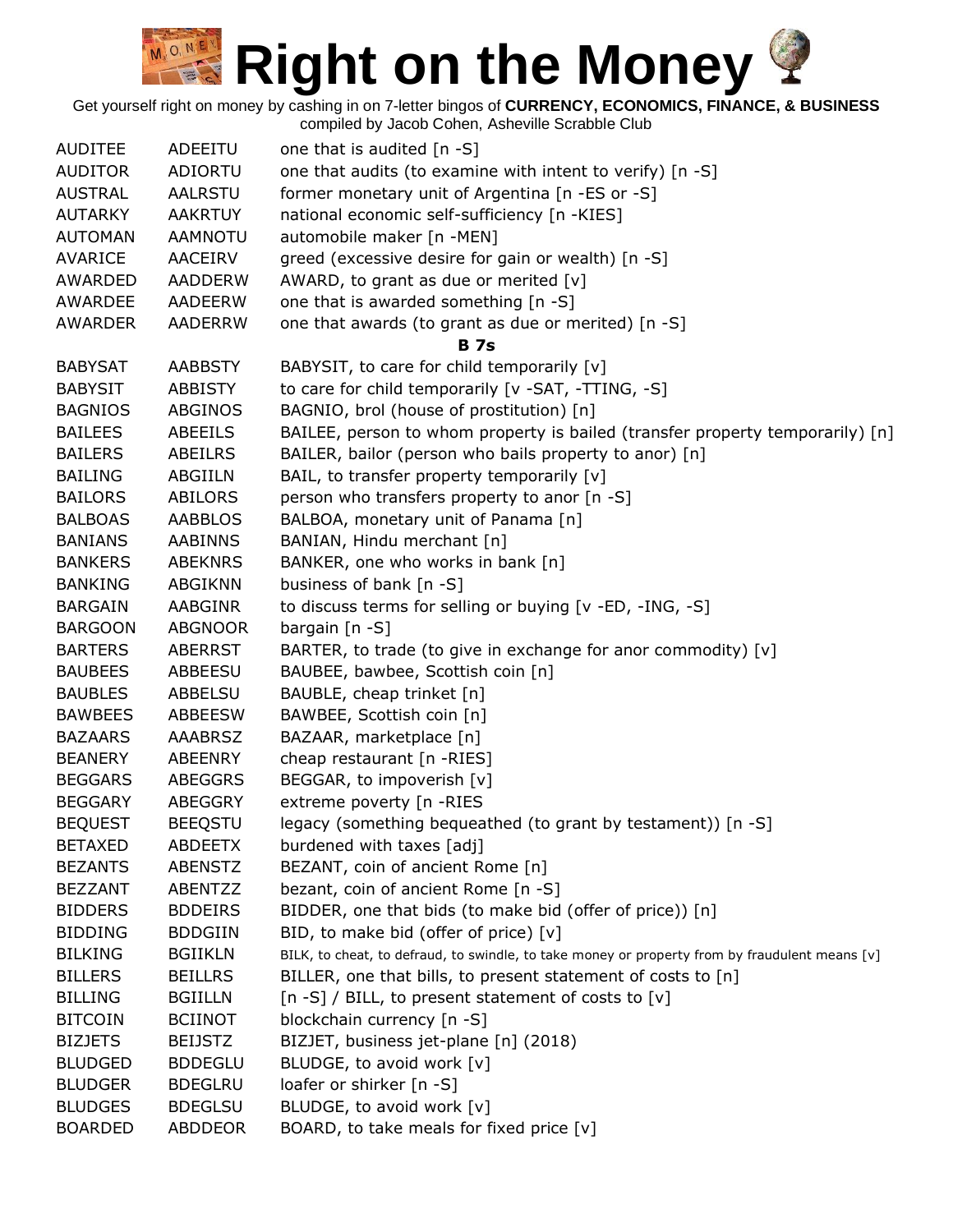| <b>BOARDER</b> | ABDEORR        | one that boards (to take meals for fixed price) [n -S]                                |
|----------------|----------------|---------------------------------------------------------------------------------------|
| <b>BODEGAS</b> | <b>ABDEGOS</b> | BODEGA, grocery store [n]                                                             |
| <b>BOLIVAR</b> | ABILORV        | monetary unit of Venezuela [n -S or -ES]                                              |
| <b>BONANZA</b> | <b>AABNNOZ</b> | rich mine $[n -S]$                                                                    |
| <b>BONUSES</b> | <b>BENOSSU</b> | BONUS, additional payment [n]                                                         |
| <b>BOODLED</b> | <b>BDDELOO</b> | BOODLE, to take bribes [v]                                                            |
| <b>BOODLER</b> | <b>BDELOOR</b> | one that boodles (to take bribes) [n -S]                                              |
| <b>BOODLES</b> | <b>BDELOOS</b> | BOODLE, to take bribes [v]                                                            |
| <b>BOOKING</b> | <b>BGIKNOO</b> | BOOK, to engage services [v]                                                          |
| <b>BOOMIER</b> | <b>BEIMOOR</b> | BOOMY, prospering [adj]                                                               |
| <b>BOOMLET</b> | <b>BELMOOT</b> | small increase in prosperity [n -S]                                                   |
| <b>BOOTLEG</b> | <b>BEGLOOT</b> | to smuggle [v -GGED, -GGING, -S]                                                      |
| <b>BORDELS</b> | <b>BDELORS</b> | BORDEL, brothel (house of prostitution) [n]                                           |
| <b>BORROWS</b> | <b>BOORRSW</b> | BORROW, to take on loan [v]                                                           |
| <b>BOURSES</b> | <b>BEORSSU</b> | BOURSE, stock exchange [n]                                                            |
| <b>BOURSIN</b> | <b>BINORSU</b> | trademark [n -S]                                                                      |
| <b>BOYCOTT</b> | <b>BCOOTTY</b> | to refuse to buy [[v -ED, -ING, -S]                                                   |
| <b>BRAVOES</b> | <b>ABEORSV</b> | BRAVO, hired killer [n]                                                               |
| <b>BREWPUB</b> | <b>BBEPRUW</b> | restaurant that sells beverages brewed on premises [n -S]                             |
| <b>BRIBERS</b> | <b>BBEIRRS</b> | BRIBER, one that bribes (to practice bribery) [n]                                     |
| <b>BRIBERY</b> | <b>BBEIRRY</b> | act of influencing corruptly [n -RIES]                                                |
| <b>BRIBING</b> | <b>BBGIINR</b> | BRIBE, to practice bribery [v]                                                        |
| <b>BRILLOS</b> | <b>BILLORS</b> | BRILLO, trademark [n]                                                                 |
| <b>BROKAGE</b> | <b>ABEGKOR</b> | business of broker [n -S]                                                             |
| <b>BROKERS</b> | <b>BEKORRS</b> | BROKER, to act as broker, agent who buys and sells stocks [v]                         |
| <b>BROKING</b> | <b>BGIKNOR</b> | business of broker [n -S]                                                             |
| <b>BROTHEL</b> | <b>BEHLORT</b> | house of prostitution [n -S]                                                          |
| <b>BUCKEEN</b> | <b>BCEEKNU</b> | poor man who acts as if wealthy [n -S]                                                |
| <b>BUDGETS</b> | <b>BDEGSTU</b> | BUDGET, to estimate expenditures [v]                                                  |
| <b>BUGSHAS</b> | ABGHSSU        | BUGSHA, buqsha, monetary unit of Yemen [n]                                            |
| <b>BULLION</b> | <b>BILLNOU</b> | uncoined gold or silver [n -S]                                                        |
| <b>BUMBOAT</b> | <b>ABBMOTU</b> | boat used to peddle wares to larger ships [n -S]                                      |
| <b>BUMMERS</b> | <b>BEMMRSU</b> | BUMMER, one that bums (to live idly) [n]                                              |
| <b>BUMMEST</b> | <b>BEMMSTU</b> | BUM, of little value; worthless [adj]                                                 |
| <b>BUMMING</b> | <b>BGIMMNU</b> | BUM, to live idly [v]                                                                 |
| <b>BUNCOED</b> | <b>BCDENOU</b> | BUNCO, to swindle, to take money or property from by fraudulent means [v]             |
| <b>BUNCOES</b> | <b>BCENOSU</b> | BUNCO, to swindle, to take money or property from by fraudulent means $[v]$           |
| <b>BUNKOED</b> | <b>BDEKNOU</b> | bunko, to bunco, to swindle, to take money or property from by fraudulent means [v]   |
| <b>BUNKOES</b> | <b>BEKNOSU</b> | BUNKO, to bunco (to swindle (to take money or property from by fraudulent means)) [v] |
| <b>BUQSHAS</b> | ABHQSSU        | BUQSHA, monetary unit of Yemen [n]                                                    |
| <b>BURGAGE</b> | ABEGGRU        | feudal tenure [n-S]                                                                   |
|                |                |                                                                                       |
| <b>BURSARS</b> | <b>ABRRSSU</b> | BURSAR, college treasurer [n]                                                         |
| <b>BURSARY</b> | <b>ABRRSUY</b> | college treasury [n -RIES]                                                            |
| <b>BUSKING</b> | <b>BGIKNSU</b> | act of performing as busker (travelling entertainer) [n -S]                           |
| <b>BUYABLE</b> | ABBELUY        | BUY, to purchase, to acquire by payment of money [adj]                                |
| <b>BUYBACK</b> | <b>ABBCKUY</b> | repurchase by corporation of its own stock [n -S]                                     |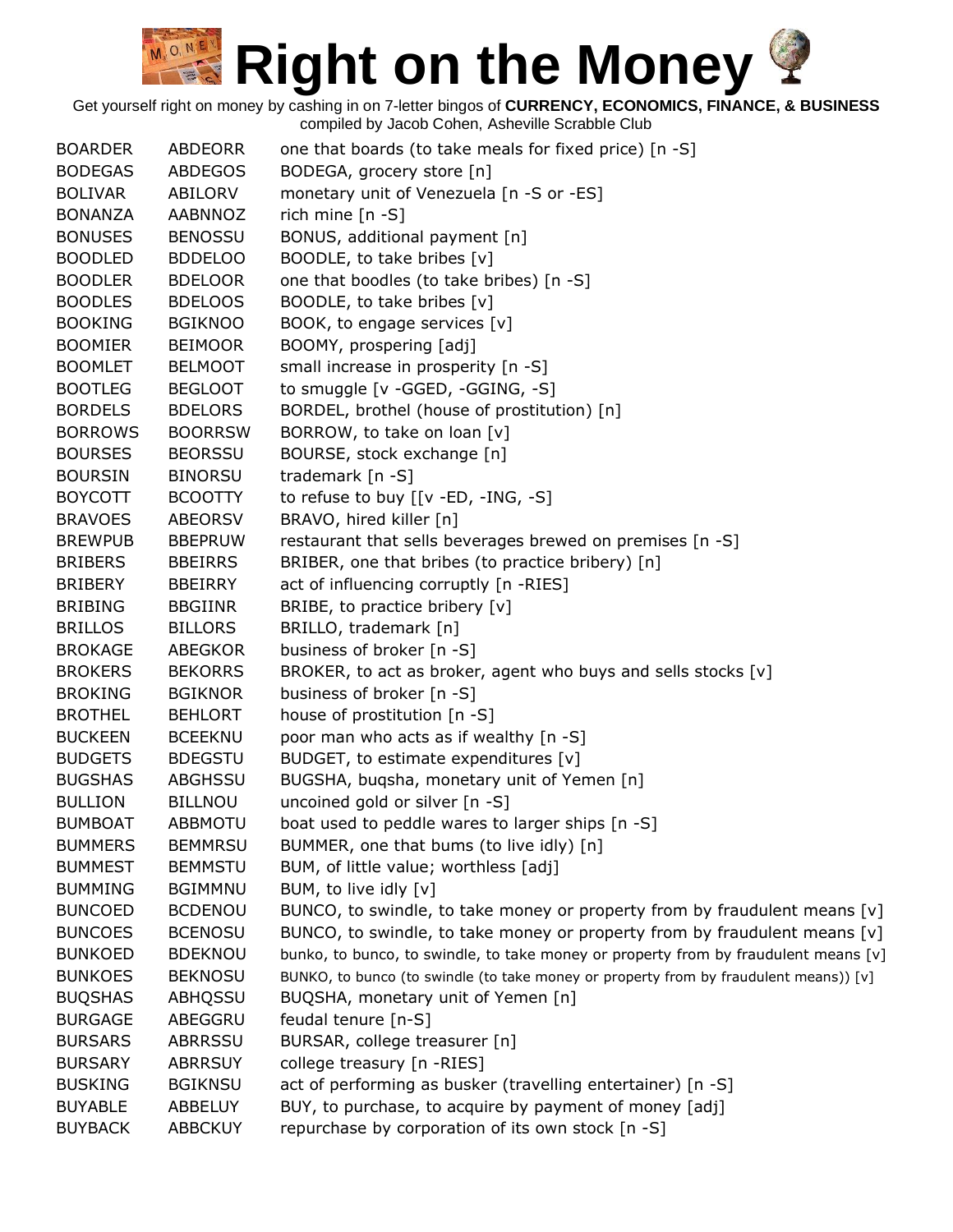| <b>BUYOFFS</b>  | <b>BFFOSUY</b>  | BUYOFF, payment for consideration [n]                                                 |
|-----------------|-----------------|---------------------------------------------------------------------------------------|
| <b>BUYOUTS</b>  | <b>BOSTUUY</b>  | BUYOUT, purchase of business [n]                                                      |
| <b>BYZANTS</b>  | <b>ABNSTYZ</b>  | BYZANT, bezant, coin of ancient Rome [n]                                              |
|                 |                 | C <sub>7s</sub>                                                                       |
| <b>CADGING</b>  | <b>ACDGGIN</b>  | CADGE, to get by begging [v]                                                          |
| <b>CAHOOTS</b>  | <b>ACHOOST</b>  | CAHOOT, partnership [n]                                                               |
| <b>CALLETS</b>  | <b>ACELLST</b>  | CALLET, prostitute [n]                                                                |
| <b>CALLING</b>  | <b>ACGILLN</b>  | vocation or profession [n -S]                                                         |
| <b>CAMBISM</b>  | <b>ABCIMMS</b>  | theory and practice of exchange in commerce [n -S]                                    |
| <b>CAMBIST</b>  | <b>ABCIMST</b>  | dealer in bills of exchange [n -S]                                                    |
| <b>CAMORRA</b>  | <b>AACMORR</b>  | unscrupulous secret society [n -S]                                                    |
| CANNING         | <b>ACGINNN</b>  | business of preserving food in airtight containers [n -S]                             |
| <b>CARFARE</b>  | <b>AACEFRR</b>  | payment for bus or car ride [n -S]                                                    |
| <b>CAROLUS</b>  | <b>ACLORSU</b>  | old English coin [n -ES or -LI]                                                       |
| <b>CARRACK</b>  | <b>AACCKRR</b>  | type of merchant ship [n -S]                                                          |
|                 | <b>ACELRST</b>  | CARTEL, business organization [n]                                                     |
| <b>CARTELS</b>  |                 |                                                                                       |
| <b>CASHBOX</b>  | <b>ABCHOSX</b>  | container for money [n -S]                                                            |
| <b>CASHIER</b>  | <b>ACEHIRS</b>  | to dismiss in disgrace [v -ED, -ING, -S]                                              |
| CASINOS         | <b>ACINOSS</b>  | CASINO, gambling room [n]                                                             |
| <b>CASUALS</b>  | <b>AACLSSU</b>  | CASUAL, one who works occasionally [n]                                                |
| <b>CATTERY</b>  | <b>ACERTTY</b>  | establishment for breeding cats [n -RIES]                                             |
| <b>CEDULAS</b>  | <b>ACDELSU</b>  | CEDULA, Philippine tax [n]                                                            |
| <b>CELOTEX</b>  | <b>CEELOTX</b>  | trademark [n -S]                                                                      |
| <b>CENTAVO</b>  | <b>ACENOTV</b>  | coin of various Spanish-American nations [n -S]                                       |
| <b>CENTIME</b>  | <b>CEEIMNT</b>  | $100^{\text{th}}$ part of franc [n -S]                                                |
| <b>CENTIMO</b>  | <b>CEIMNOT</b>  | any of various small coins [n -S]                                                     |
| <b>CESSING</b>  | <b>CEGINSS</b>  | CESS, to tax or assess $[v]$                                                          |
| <b>CHAEBOL</b>  | <b>ABCEHLO</b>  | group of businesses in Korea owned by one family [n -S]                               |
| <b>CHAFFER</b>  | <b>ACEFFHR</b>  | to bargain or haggle [v -ED, -ING, -S]                                                |
| <b>CHANTRY</b>  | <b>ACHNRTY</b>  | endowment given to church [n -RIES]                                                   |
| <b>CHAPMAN</b>  | <b>AACHMNP</b>  | peddler (one that peddles (to travel about selling wares)) [n -MEN]                   |
| <b>CHARITY</b>  | <b>ACHIRTY</b>  | something given to needy [n -TIES]                                                    |
| <b>CHARTER</b>  | <b>ACEHRRT</b>  | to lease or hire [v -ED, -ING, -S]                                                    |
| <b>CHARTIST</b> | <b>ACHIRSTT</b> | stock market specialist [n -S]                                                        |
| <b>CHATTEL</b>  | <b>ACEHLTT</b>  | slave $[n - S]$                                                                       |
| <b>CHEAPEN</b>  | <b>ACEEHNP</b>  | to make cheap (inexpensive) [v -ED, -ING, -S]                                         |
| <b>CHEAPER</b>  | <b>ACEEHPR</b>  | CHEAP, inexpensive [adj]                                                              |
| <b>CHEAPIE</b>  | <b>ACEEHIP</b>  | one that is cheap [n -S]                                                              |
| <b>CHEAPLY</b>  | <b>ACEHLPY</b>  | in cheap manner [adv]                                                                 |
| <b>CHEAPOS</b>  | <b>ACEHOPS</b>  | CHEAPO, cheapie (one that is cheap) [n]                                               |
| <b>CHEATED</b>  | <b>ACDEEHT</b>  | CHEAT, to defraud, to swindle, to take money or property from by fraudulent means [v] |
| <b>CHEATER</b>  | <b>ACEEHRT</b>  | one that cheats (to defraud) [n -S]                                                   |
| <b>CHEQUES</b>  | <b>CEEHQSU</b>  | CHEQUE, written order directing bank to pay money [n]                                 |
| <b>CHETRUM</b>  | <b>CEHMRTU</b>  | monetary unit of Bhutan [n -S]                                                        |
| <b>CHINCHY</b>  | <b>CCHHINY</b>  | stingy (unwilling to spend or give) [adj -HIER,-HIEST]                                |
| <b>CHINTZY</b>  | <b>CHINTYZ</b>  | gaudy; cheap [adj -ZIER, -ZIEST]                                                      |
|                 |                 |                                                                                       |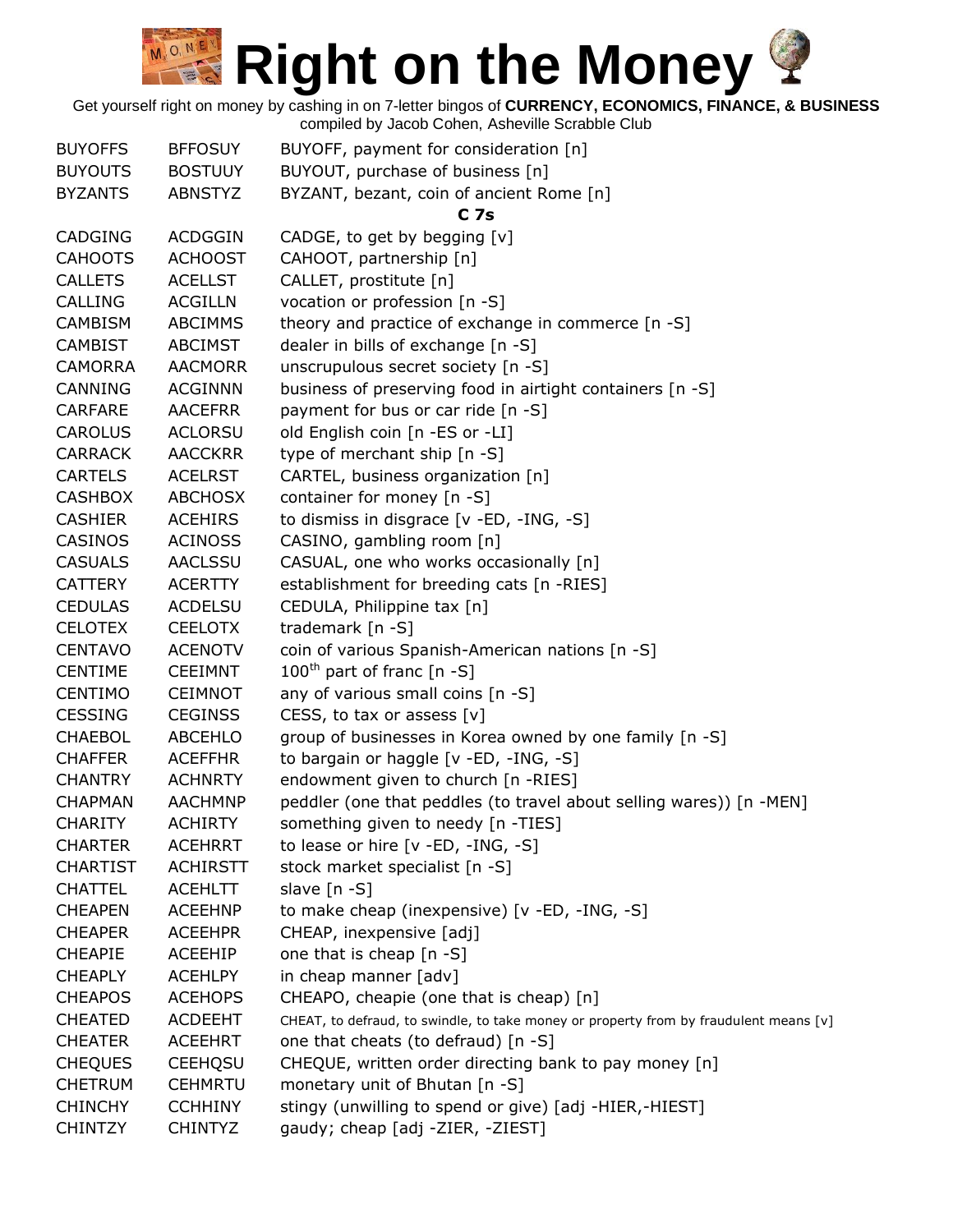Get yourself right on money by cashing in on 7-letter bingos of **CURRENCY, ECONOMICS, FINANCE, & BUSINESS**

compiled by Jacob Cohen, Asheville Scrabble Club CHIPPIE CEHIIPP chippy (prostitute) [n -S] CHOUSED CDEHOSU CHOUSE, to swindle, to take money or property from by fraudulent means [v] CHOUSER CEHORSU one that chouses, to swindle, [n -S] CHOUSES CEHOSSU CHOUSE, to swindle, to take money or property from by fraudulent means [v]  $CHOWSED$  CDEHOSW CHOWSE, to chouse, to swindle, to take money or property from by fraudulent means [v] CHOWSES CEHOSSW CHOWSE, to chouse, to swindle, to take money or property from by fraudulent means [v] CLAIMED ACDEILM CLAIM, to demand as one's due [v] CLAIMER ACEILMR one that claims (to demand as one's due) [n -S] CLAQUER ACELQRU claqueur (member of claque) [n -S] CLAQUES ACELQSU CLAQUE, group of hired applauders [n] CLERKED CDEEKLR CLERK, to serve as clerk (office worker) [v] CLERKLY CEKLLRY pertaining to clerk [adj -LIER, -LIEST] CLIENTS CEILNST CLIENT, customer (one who buys something) [n] CLOSERS CELORSS CLOSER, one that closes (to block against entry or passage) [n] CLOWDER CDELORW group of cats [n -S] COCOTTE CCEOOTT prostitute [n -S] CODRIVE CDEIORV to work as codriver (one who takes turns driving vehicle) [v -ROVE, -VING, -S] COEMPTS CEMOPST COEMPT, to buy up entire supply of product [v] COFFERS CEFFORS COFFER, to put in strongbox [v] COFFING CFFGINO COFF, to buy, to purchase, to acquire by payment of money [v] COFOUND CDFNOOU to found jointly [v -ED, -ING, -S] COGGING CGGGINO COG, to cheat at dice [v] COINAGE ACEGINO act of making coins [n -S] COINERS CEINORS COINER, one that coins, to make coins, metal currency [n] COINING CGIINNO COIN, to make coins, metal currency [v] COLONES CELNOOS colon, monetary unit of Costa Rica [n] / colone, colon, monetary unit of Costa Rica [n] COMAKER ACEKMOR one who assumes financial responsibility for another's default [n -S] COMAKES ACEKMOS COMAKE, to serve as comaker for another's loan [v] COMMIES CEIMMOS COMMIE, Communist [n] COMMUTE CEMMOTU to exchange (to give and receive reciprocally) [v -D, -TING, -S] COMPANY ACMNOPY to associate with [v -NIED, -ING, -NIES] COMSATS ACMOSST COMSAT, trademark [n] CONDOES CDENOOS CONDO, individually owned unit in multiunit structure [n] CONDORS CDNOORS CONDOR, coin of Chile [n] CONSIGN CGINNOS to give over to another's care [v -ED, -ING, -S] CONSOLS CLNOOSS CONSOL, government bond COOPERY CEOOPRY trade of coopering [n -RIES] COPECKS CCEKOPS COPECK, kopeck, Russian coin [n] CORBANS ABCNORS CORBAN, offering to God [n] CORDOBA ABCDOOR monetary unit of Nicaragua [n -S] CORKAGE ACEGKOR charge for wine in restaurant [n -S] CORRODY CDOORRY corody (allowance of food or clos [n -DIES] CORSAIR ACIORRS pirate [n -S] CORVEES CEEORSV CORVEE, obligation to perform feudal service [n] COSIGNS CGINOSS COSIGN, to sign jointly [v] COSTERS CEORSST COSTER, hawker of fruit or vegetables [n]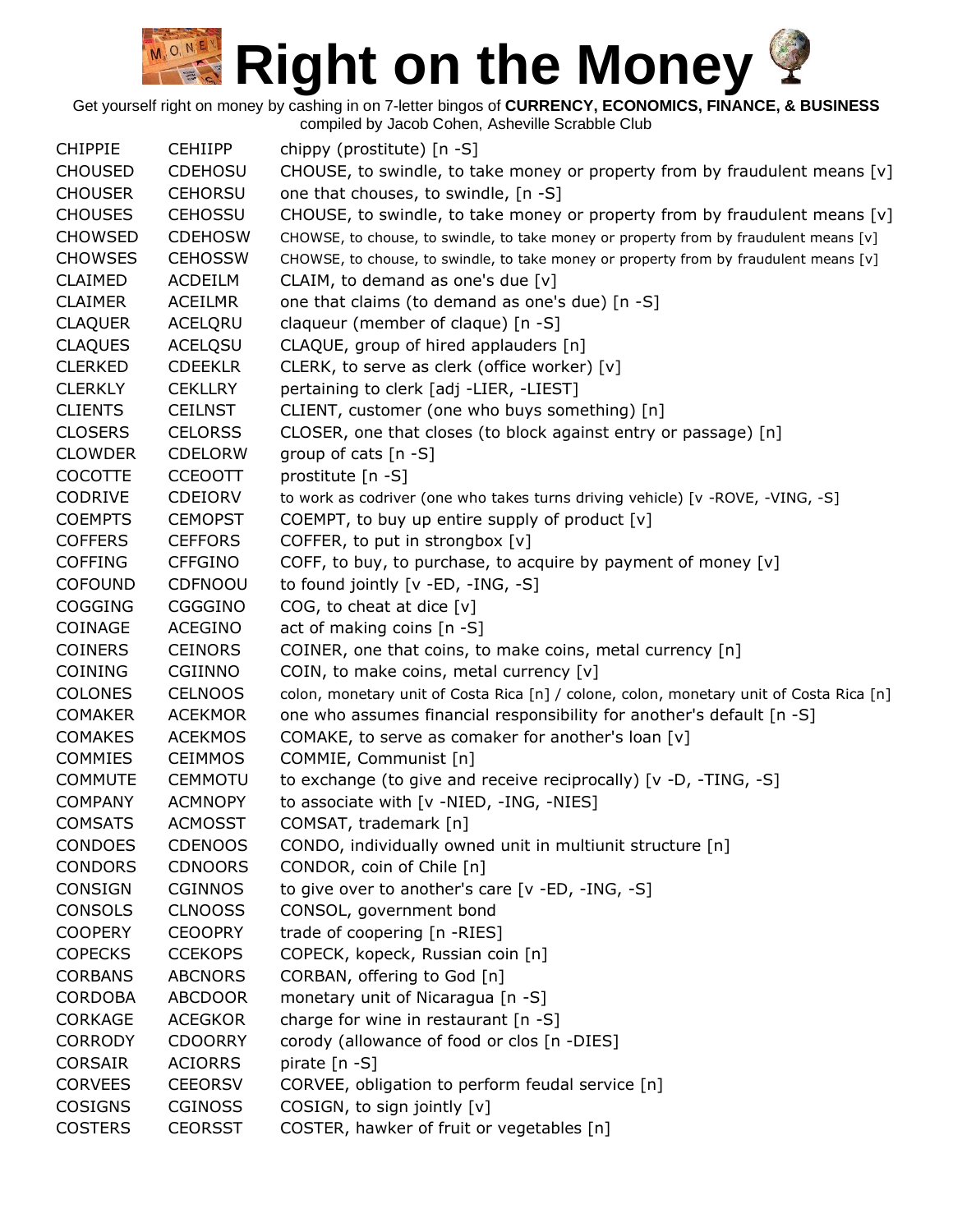|                |                | sasse sonon, rionovino sonabbio o                                                         |
|----------------|----------------|-------------------------------------------------------------------------------------------|
| <b>COSTING</b> | <b>CGINOST</b> | estimation of price of production of something [n -S] / COST [v]                          |
| <b>COTTARS</b> | <b>ACORSTT</b> | COTTAR, tenant farmer [n]                                                                 |
| <b>COTTIER</b> | <b>CEIORTT</b> | cottar (tenant farmer) [n -S]                                                             |
| <b>COUPONS</b> | <b>CNOOPSU</b> | COUPON, certificate entitling holder to certain benefits [n]                              |
| <b>COUTURE</b> | <b>CEORTUU</b> | business of dressmaking [n -S]                                                            |
| <b>CRUSADO</b> | <b>ACDORSU</b> | old Portuguese coin [n -S or -ES]                                                         |
| <b>CRUZADO</b> | <b>ACDORUZ</b> | crusado, old Portuguese coin [n -S or -ES]                                                |
| <b>CURRIED</b> | <b>CDEIRRU</b> | CURRY, to prepare leather for use or sale [v]                                             |
| <b>CUTBACK</b> | <b>ABCCKTU</b> | reduction [n -S]                                                                          |
| <b>CUTDOWN</b> | <b>CDNOTUW</b> | reduction [n -S]                                                                          |
| <b>CUTLERS</b> | <b>CELRSTU</b> | CUTLER, one who sells and repairs cutting tools [n]                                       |
| <b>CUTLERY</b> | <b>CELRTUY</b> | occupation of cutler (one who sells and repairs cutting tools) [n -RIES]                  |
| <b>CYCLERY</b> | <b>CCELRYY</b> | bicycle shop [n -RIES]                                                                    |
| <b>CYPRIAN</b> | <b>ACINPRY</b> | prostitute [n -S]                                                                         |
|                |                | <b>D</b> 7s                                                                               |
| <b>DACRONS</b> | <b>ACDNORS</b> | DACRON, trademark [n]                                                                     |
| <b>DADDLED</b> | ADDDDEL        | DADDLE, to diddle, to swindle, to take money or property from by fraudulent means [v]     |
| <b>DADDLES</b> | ADDDELS        | DADDLE, to diddle, to swindle, to take money or property from by fraudulent means [v]     |
| <b>DAIRIES</b> | ADEIIRS        | DAIRY, establishment dealing in milk products [n]                                         |
| <b>DALASIS</b> | AADILSS        | DALASI, unit of Gambian currency [n]                                                      |
| <b>DAMNIFY</b> | <b>ADFIMNY</b> | to cause loss [v -FIED, ING, -FIES]                                                       |
| <b>DEALERS</b> | <b>ADEELRS</b> | DEALER, one that deals (to trade or do business) [n]                                      |
| <b>DEALING</b> | ADEGILN        | business transaction [n -S] / DEAL, to trade or do business [v]                           |
| <b>DEBITED</b> | <b>BDDEEIT</b> | DEBIT, to charge with debt [v]                                                            |
| <b>DEBTORS</b> | <b>BDEORST</b> | DEBTOR, one who owes something to anor [n]                                                |
| <b>DEFICIT</b> | <b>CDEFIIT</b> | shortage $[n -S]$                                                                         |
| <b>DEFRAUD</b> | ADDEFRU        | to swindle, to take money or property from by fraudulent means [v -ED, -ING, -S]          |
| <b>DEFRAYS</b> | <b>ADEFRSY</b> | DEFRAY, to pay, to give money or something of value in exchange for goods or services [v] |
| <b>DEFUNDS</b> | <b>DDEFNSU</b> | DEFUND, to withdraw funding for [v]                                                       |
| <b>DEMERGE</b> | <b>DEEEGMR</b> | to remove division from corporation [v -D, -GING, -S]                                     |
| <b>DEMESNE</b> | <b>DEEEMNS</b> | legal possession of one's land as one's own [n -S]                                        |
| <b>DEMIREP</b> | <b>DEEIMPR</b> | prostitute [n -S]                                                                         |
| <b>DEMISED</b> | <b>DDEEIMS</b> | DEMISE, to bequeath [v]                                                                   |
| <b>DEMISES</b> | <b>DEEIMSS</b> | DEMISE, to bequeath [v]                                                                   |
| <b>DENARIS</b> | <b>ADEINRS</b> | DENARI, monetary unit of Macedonia [n]                                                    |
| <b>DEODAND</b> | <b>ADDDENO</b> | property forfeited to crown under former English law [n -S]                               |
| <b>DERAIGN</b> | <b>ADEGINR</b> | to dispute claim [v -ED, -ING, -S]                                                        |
| <b>DESERVE</b> | <b>DEEERSV</b> | to be entitled to or worthy of [v -D, -VING, -S]                                          |
| <b>DESPOIL</b> | <b>DEILOPS</b> | to plunder (to rob of goods by force) [v -ED, -ING, -S]                                   |
| <b>DESTINY</b> | <b>DEINSTY</b> | fate or fortune to which one is destined (to determine beforehand) [n -NIES]              |
| <b>DETINUE</b> | <b>DEEINTU</b> | action to recovery property wrongfully detained [n -S]                                    |
| <b>DEVALUE</b> | ADEELUV        | to lessen worth of [v -D, -UING, -S]                                                      |
| <b>DEVESTS</b> | <b>DEESSTV</b> | DEVEST, to divest (to strip or deprive of anything) [v]                                   |
| <b>DHARNAS</b> | <b>AADHNRS</b> | DHARNA, form of protest in India [n]                                                      |
| <b>DHURNAS</b> | ADHNRSU        | DHURNA, dharna (form of protest in India) [n]                                             |
| <b>DICKERS</b> | <b>CDEIKRS</b> | DICKER, to bargain (to discuss terms for selling or buying) [v]                           |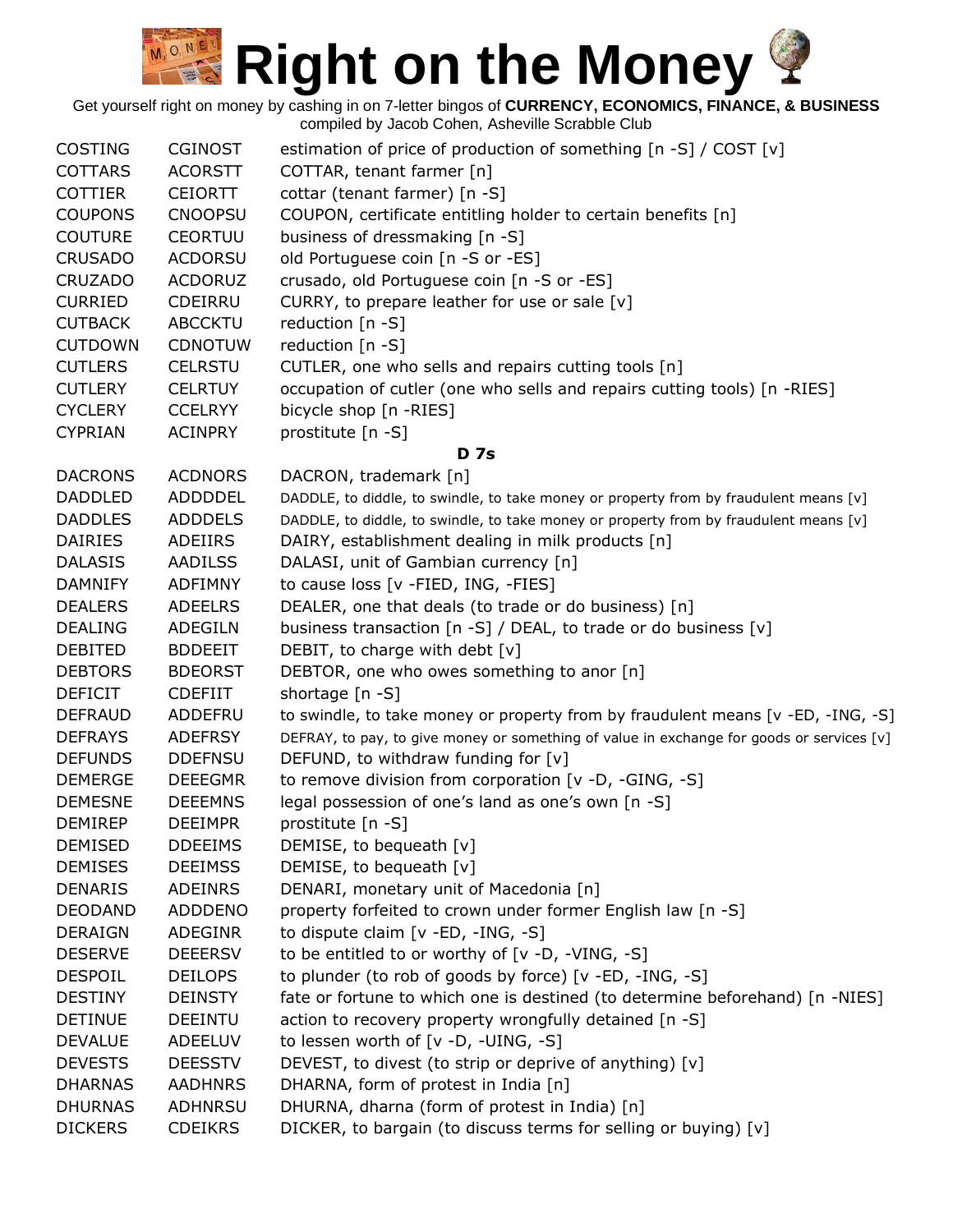| <b>DIDDLED</b> | <b>DDDDEIL</b> | DIDDLE, to swindle, to take money or property from by fraudulent means [v]        |
|----------------|----------------|-----------------------------------------------------------------------------------|
| <b>DIDDLER</b> | <b>DDDEILR</b> | one that diddles, to swindle, [n -S]                                              |
| <b>DIDDLES</b> | <b>DDDEILS</b> | DIDDLE, to swindle, to take money or property from by fraudulent means [v         |
| <b>DINEROS</b> | <b>DEINORS</b> | DINERO, former silver coin of Peru [n]                                            |
| <b>DIOBOLS</b> | <b>BDILOOS</b> | DIOBOL, coin of ancient Greece [n]                                                |
| <b>DIRHAMS</b> | <b>ADHIMRS</b> | DIRHAM, monetary unit of Morocco [n]                                              |
| <b>DISOWNS</b> | <b>DINOSSW</b> | DISOWN, to deny ownership of [v]                                                  |
| <b>DISPEND</b> | <b>DDEINPS</b> | to squander $[v - ED, -ING, -S]$                                                  |
| <b>DISSAVE</b> | ADEISSV        | to use savings for current expenses [v -D, -VING, -S]                             |
| <b>DIVESTS</b> | <b>DEISSTV</b> | DIVEST, to strip or deprive of anything [v]                                       |
| <b>DOBLONS</b> | <b>BDLNOOS</b> | DOBLON, former gold coin of Spain and Spanish America [n]                         |
| <b>DOCKAGE</b> | <b>ACDEGKO</b> | charge for use of dock [n -S]                                                     |
| <b>DOLLARS</b> | <b>ADLLORS</b> | DOLLAR, monetary unit of United States [n]                                        |
| <b>DONATED</b> | <b>ADDENOT</b> | DONATE, to contribute [v]                                                         |
| <b>DONATES</b> | <b>ADENOST</b> | DONATE, to contribute [v]                                                         |
| <b>DONATOR</b> | <b>ADNOORT</b> | donor (one that donates (to contribute)) [n -S]                                   |
| <b>DOUCEUR</b> | CDEORUU        | gratuity, gift of money [n -S]                                                    |
| <b>DOWABLE</b> | <b>ABDELOW</b> | entitled to endowment [adj]                                                       |
| <b>DOWRIES</b> | <b>DEIORSW</b> | DOWRY, money or property wife brings to her husband at marriage [n]               |
| <b>DRABBED</b> | <b>ABBDDER</b> | DRAB, to consort with prostitutes [v]                                             |
| <b>DRACHMA</b> | <b>AACDHMR</b> | former monetary unit of Greece [n -S, -E or -I]                                   |
| <b>DRAWEES</b> | <b>ADEERSW</b> | DRAWEE, person on whom bill of exchange is drawn [n]                              |
| <b>DUENESS</b> | <b>DEENSSU</b> | state of being owed [n -ES]                                                       |
| <b>DUFFEST</b> | <b>DEFFSTU</b> | DUFF, worthless, useless [adj]                                                    |
| <b>DUMPING</b> | <b>DGIMNPU</b> | selling of large quantities of goods at below market price [n -S]                 |
| <b>DUNNESS</b> | <b>DENNNSU</b> | state of being dun (to make demands upon for payment of debt) [n -ES]             |
| <b>DUNNEST</b> | <b>DENNSTU</b> | DUN, to make demands upon for payment of debt [adj]                               |
| <b>DUNNING</b> | <b>DGINNNU</b> | DUN, to make demands upon for payment of debt [v]                                 |
| <b>DUOPOLY</b> | <b>DLOOPUY</b> | market condition existing when re are two sellers only [n -LIES]                  |
| <b>DYVOURS</b> | <b>DORSUVY</b> | DYVOUR, one who is bankrupt [n]                                                   |
|                |                | <b>E</b> 7s                                                                       |
| <b>EARMARK</b> | <b>AAEKMRR</b> | to designate for specific use [v -ED, -ING, -S]                                   |
| <b>EARNERS</b> | <b>AEENRRS</b> | EARNER, one that earns (to gain or deserve for one's labor or service) [n]        |
| <b>EARNEST</b> | <b>AEENRST</b> | down payment [n -S]                                                               |
| <b>EARNING</b> | <b>AEGINNR</b> | EARN, to gain or deserve for one's labor or service [v] / something earned [n -S] |
| <b>ECONOMY</b> | <b>CEMNOOY</b> | thrift (care and wisdom in management of one's resources) [n -MIES]               |
| <b>EKPWELE</b> | <b>EEEKLPW</b> | former monetary unit of Equatorial Guinea [n -S]                                  |
| <b>ELEGANT</b> | <b>AEEGLNT</b> | tastefully opulent [adj]                                                          |
| <b>EMBARGO</b> | <b>ABEGMOR</b> | to restrain trade by governmental order [v -ED, -ING, -ES]                        |
| <b>EMPLOYS</b> | <b>ELMOPSY</b> | EMPLOY, to hire, to engage services of for payment [v]                            |
| <b>ENDORSE</b> | <b>DEENORS</b> | to sign back of negotiable document [v -D, -SING, -S]                             |
| <b>ENDOWED</b> | <b>DDEENOW</b> | ENDOW, to provide with something [v]                                              |
| <b>ENDOWER</b> | <b>DEENORW</b> | one that endows (to provide with something) [n -S]                                |
| <b>ENFEOFF</b> | <b>EEFFFNO</b> | to invest with feudal estates [v -ED, -ING, -S]                                   |
| <b>ENGAGED</b> | ADEEGGN        | ENGAGE, to employ, to hire, to engage services of for payment [v]                 |
| <b>ENGAGES</b> | <b>AEEGGNS</b> | ENGAGE, to employ, to hire, to engage services of for payment [v]                 |
|                |                |                                                                                   |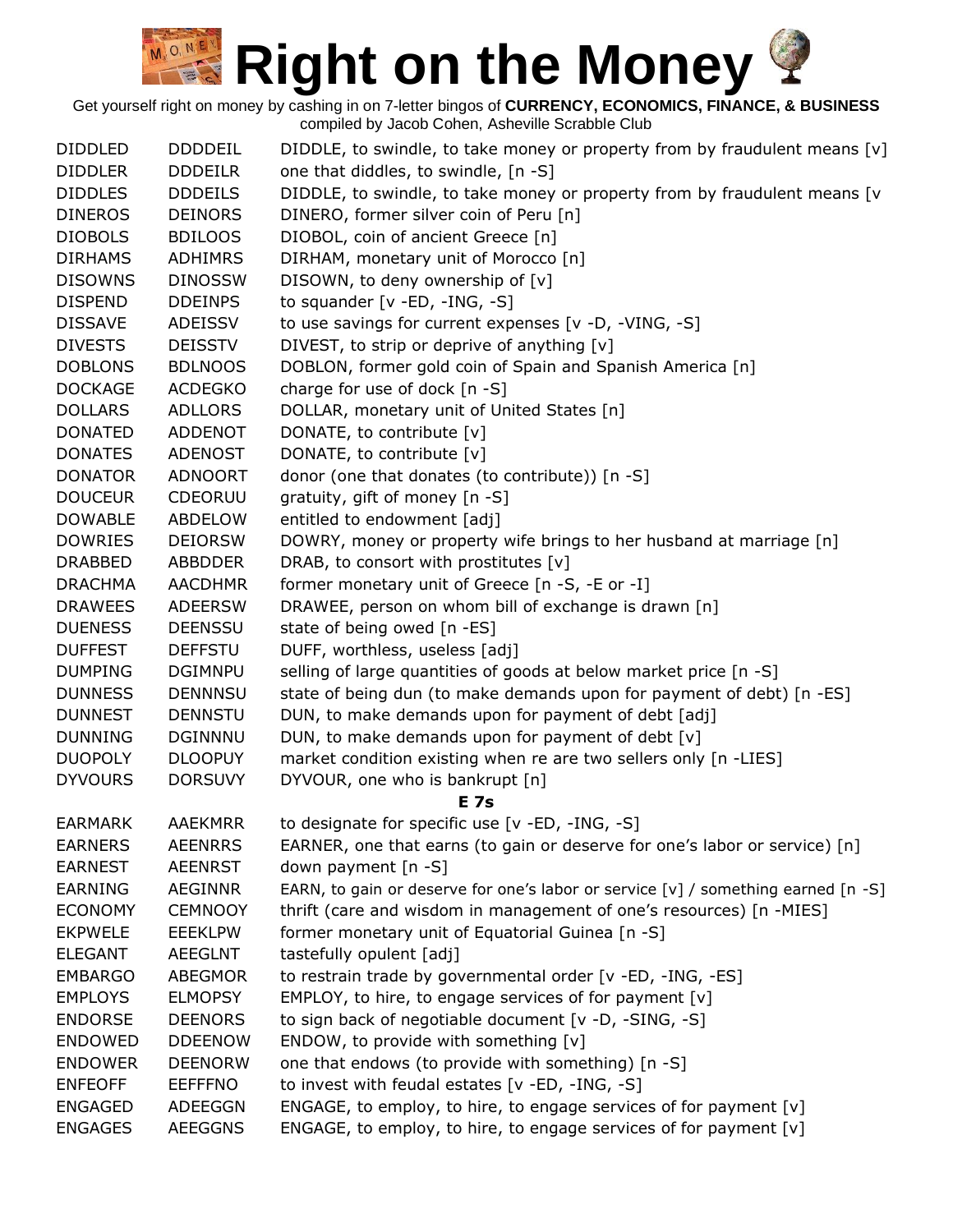| <b>ENSLAVE</b> | <b>AEELNSV</b> | to make slave of (one who is owned by another) [v -D, -VING, -S]         |
|----------------|----------------|--------------------------------------------------------------------------|
| <b>ENTAILS</b> | <b>AEILNST</b> | ENTAIL, to restrict inheritance of to specified line of heirs [v]        |
| <b>ENTRUST</b> | <b>ENRSTTU</b> | to give over for safekeeping [v -ED, -ING, -S]                           |
| <b>ESCOTED</b> | <b>CDEEOST</b> | ESCOT, to provide support for $[v]$                                      |
| <b>ESCROWS</b> | <b>CEORSSW</b> | ESCROW, to place in custody of third party [v]                           |
| <b>ESCUAGE</b> | <b>ACEEGSU</b> | scutage, tax exacted by feudal lord in lieu of military service [n -S]   |
| <b>ESCUDOS</b> | CDEOSSU        | ESCUDO, former monetary unit of Portugal [n]                             |
| <b>EUREKAS</b> | <b>AEEKRSU</b> | EUREKA, fortunate discovery [n]                                          |
| <b>EXACTAS</b> | <b>AACESTX</b> | EXACTA, type of horse racing bet [n]                                     |
| <b>EXACTED</b> | <b>ACDEETX</b> | EXACT, to force payment or yielding of $[v]$                             |
| <b>EXACTER</b> | <b>ACEERTX</b> | one that exacts, to force payment or yielding of [n -S]                  |
| <b>EXACTOR</b> | <b>ACEORTX</b> | exacter, one that exacts, to force payment or yielding of [n -S]         |
| <b>EXERGUE</b> | <b>EEEGRUX</b> | space on coin $[n - S]$                                                  |
| <b>EXPENSE</b> | <b>EEENPSX</b> | to charge with costs [v -D, -SING, -S]                                   |
| <b>EXPORTS</b> | <b>EOPRSTX</b> | EXPORT, to send to or countries for commercial purposes [v]              |
|                |                | <b>F7s</b>                                                               |
| <b>FACTORY</b> | <b>ACFORTY</b> | building or group of buildings in which goods are manufactured [n -RIES] |
| <b>FAREBOX</b> | <b>ABEFORX</b> | receptacles for fares on bus [n -ES]                                     |
| <b>FARMING</b> | <b>AFGIMNR</b> | business of operating farm [n -S]                                        |
| <b>FEEDERS</b> | <b>DEEEFRS</b> | FEEDER, one that feeds (to pay fee (fixed charge) to) [n]                |
| <b>FEEDING</b> | <b>DEEFGIN</b> | FEED, FEE, to pay fee (fixed charge) to $[v]$                            |
| <b>FEELESS</b> | <b>EEEFLSS</b> | requiring no fee [adj]                                                   |
| <b>FENINGA</b> | <b>AEFGINN</b> | FENING, monetary unit of Bosnia and Herzegovina [n]                      |
| <b>FENINGS</b> | <b>EFGINNS</b> | FENING, monetary unit of Bosnia and Herzegovina [n]                      |
| <b>FENNING</b> | <b>EFGINNN</b> | monetary unit of Bosnia and Herzegovina [n]                              |
| <b>FEOFFED</b> | <b>DEEFFFO</b> | FEOFF, to grant fief (feudal estate) to [v]                              |
| <b>FEOFFEE</b> | <b>EEEFFFO</b> | one to whom fief (feudal estate) is granted [n -S]                       |
| <b>FEOFFER</b> | <b>EEFFFOR</b> | one that grants fief (feudal estate) to anor [n -S]                      |
| <b>FEOFFOR</b> | <b>EFFFOOR</b> | feoffer one that grants fief (feudal estate) to anor [n -S]              |
| <b>FIEFDOM</b> | <b>DEFFIMO</b> | fief (feudal estate) [n -S]                                              |
| <b>FILMDOM</b> | <b>DFILMMO</b> | motion picture industry [n -S]                                           |
| <b>FINABLE</b> | <b>ABEFILN</b> | subject to payment of fine [adj]                                         |
| <b>FINANCE</b> | <b>ACEFINN</b> | to supply money for [v -D, -CING, -S]                                    |
| <b>FINMARK</b> | <b>AFIKMNR</b> | former monetary unit of Finland [n -S]                                   |
| <b>FLOOSIE</b> | <b>EFILOOS</b> | floozy (prostitute) [n -S]                                               |
| <b>FLOOZIE</b> | <b>EFILOOZ</b> | floozy (prostitute) [n -S]                                               |
| <b>FLORINS</b> | <b>FILNORS</b> | FLORIN, former gold coin of Europe [n]                                   |
| <b>FLORIST</b> | <b>FILORST</b> | grower or seller of flowers [n -S]                                       |
| <b>FLOSSIE</b> | <b>EFILOSS</b> | floozy (prostitute) [n -S]                                               |
| <b>FOREXES</b> | <b>EEFORSX</b> | FOREX, foreign exchange [n]                                              |
| <b>FORINTS</b> | <b>FINORST</b> | FORINT, monetary unit of Hungary [n]                                     |
| <b>FORMICA</b> | <b>ACFIMOR</b> | trademark [n -S]                                                         |
| <b>FORTUNE</b> | <b>EFNORTU</b> | to endow with wealth [v -D, -NING, -S]                                   |
| <b>FRANKED</b> | <b>ADEFKNR</b> | FRANK, to mark (piece of mail) for free delivery [v]                     |
| <b>FRANKER</b> | <b>AEFKNRR</b> | one that franks (to mark (piece of mail) for free delivery) [n -S]       |
| <b>FREEBEE</b> | <b>BEEEEFR</b> | freebie (something given or received without charge) [n -S]              |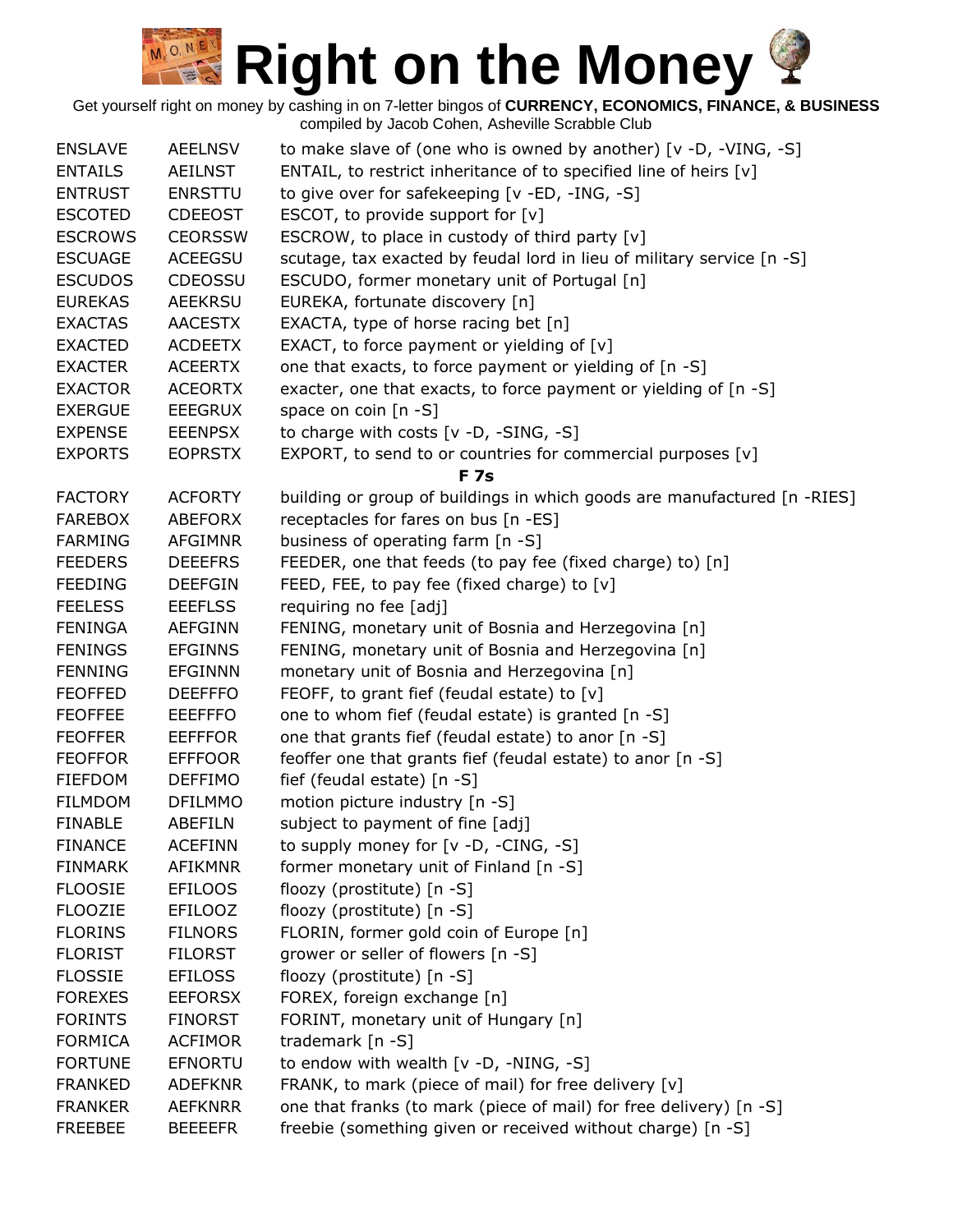| <b>FREEBIE</b> | <b>BEEEFIR</b> | something given or received without charge [n -S]                                                  |
|----------------|----------------|----------------------------------------------------------------------------------------------------|
| <b>FREEGAN</b> | <b>AEEFGNR</b> | activist who scavenges for free food to reduce consumption of resources [n -S]                     |
| <b>FREEING</b> | <b>EEFGINR</b> | FREE, to make free [v]                                                                             |
| <b>FREEWAY</b> | <b>AEEFRWY</b> | express highway [n -S]                                                                             |
| <b>FREIGHT</b> | <b>EFGHIRT</b> | to load with goods for transportation [v -ED, -ING, -S]                                            |
| <b>FRISBEE</b> | <b>BEEFIRS</b> | trademark $[n -S]$                                                                                 |
| <b>FRUITER</b> | EFIRRTU        | one that grows or sells fruit [n -S]                                                               |
| <b>FUNDERS</b> | <b>DEFNRSU</b> | FUNDER, provider of money [n]                                                                      |
| <b>FUNDING</b> | <b>DFGINNU</b> | money provided for particular purpose [n -S]                                                       |
|                |                | <b>G</b> 7s                                                                                        |
| <b>GABELLE</b> | ABEEGLL        | tax on salt $[n -S]$                                                                               |
| <b>GAINFUL</b> | AFGILNU        | profitable [adj]                                                                                   |
| <b>GAMBLED</b> | ABDEGLM        | GAMBLE, to play game of chance for money or valuables [v]                                          |
| <b>GAMBLER</b> | <b>ABEGLMR</b> | one that gambles, to play game of chance for money or valuables [n -S]                             |
| <b>GAMBLES</b> | <b>ABEGLMS</b> | GAMBLE, to play game of chance for money or valuables [v]                                          |
| <b>GAMINGS</b> | <b>AGGIMNS</b> | GAMING, practice of gambling [n]                                                                   |
| <b>GANGREL</b> | <b>AEGGLNR</b> | vagabond (vagrant (wanderer with no apparent means of support) [n -S]                              |
| <b>GANGUES</b> | <b>AEGGNSU</b> | GANGUE, worthless rock in which valuable minerals are found [n]                                    |
| <b>GAZUMPS</b> | <b>AGMPSUZ</b> | GAZUMP, to cheat by raising price originally agreed upon [v]                                       |
| <b>GENUINE</b> | EEGINNU        | authentic (conforming to fact and therefore worthy of belief) [adj]                                |
| <b>GIFTING</b> | <b>FGGIINT</b> | GIFT, to present with gift (something given without charge) [v] / [n -S]                           |
| <b>GIGOLOS</b> | <b>GGILOOS</b> | GIGOLO, man supported financially by woman [n]                                                     |
| <b>GIPPERS</b> | <b>EGIPPRS</b> |                                                                                                    |
| <b>GIPPING</b> | <b>GGIINPP</b> | GIPPER, one that gips (to gyp (to swindle (to take money or property from by fraudulent means) [n] |
|                |                | GIP, to gyp, to swindle, to take money or property from by fraudulent means [v]                    |
| <b>GIRSHES</b> | <b>GEHIRSS</b> | GIRSH, qursh, monetary unit of Saudi Arabia [n]                                                    |
| <b>GLOVERS</b> | <b>EGLORSV</b> | GLOVER, maker or seller of gloves [n]                                                              |
| <b>GOMBEEN</b> | <b>BGEEMNO</b> | usury, lending of money at exorbitant interest rate [n -S]                                         |
| <b>GOONDAS</b> | <b>ADGNOOS</b> | GOONDA, hired thug [n]                                                                             |
| <b>GOURDES</b> | <b>DEGORSU</b> | GOURDE, monetary unit of Haiti [n]                                                                 |
| <b>GRANTED</b> | <b>ADEGNRT</b> | GRANT, to bestow upon [v]                                                                          |
| <b>GRANTEE</b> | <b>AEEGNRT</b> | one to whom something is granted (to bestow upon) [n -S]                                           |
| <b>GRANTER</b> | <b>AEGNRRT</b> | one that grants (to bestow upon) [n -S]                                                            |
| <b>GRANTOR</b> | <b>AGNORRT</b> | granter (one that grants (to bestow upon) [n -S]                                                   |
| <b>GRIFTED</b> | <b>DEFGIRT</b> | GRIFT, to swindle, to take money or property from by fraudulent means [v]                          |
| <b>GRIFTER</b> | <b>EFGIRRT</b> | swindler, one that swindles, to take money or property from by fraudulent means [n -S]             |
| <b>GRIPPLE</b> | <b>EGILPPR</b> | greedy (marked by greed (excessive desire for gain or wealth)) [adj]                               |
| <b>GROSSED</b> | <b>DEGORSS</b> | GROSS, to earn exclusive of deductions [v]                                                         |
| <b>GROSSER</b> | <b>EGORRSS</b> | product yielding large volume of business [n -S]                                                   |
| <b>GUARANI</b> | AAGINRU        | monetary unit of Paraguay [n -S or -ES]                                                            |
| <b>GUERDON</b> | DEGNORU        | to reward $[v - ED, -ING, -S]$                                                                     |
| <b>GUILDER</b> | DEGILRU        | former monetary unit of Netherlands [n -S]                                                         |
| <b>GUINEAS</b> | <b>AEGINSU</b> | GUINEA, formerly used British coin [n]                                                             |
| <b>GULDENS</b> | <b>DEGLNSU</b> | GULDEN, guilder, former monetary unit of Netherlands [n]                                           |
| <b>GURSHES</b> | <b>EGHRSSU</b> | GURSH, qursh, monetary unit of Saudi Arabia [n]                                                    |
| <b>GYPPERS</b> | <b>EGPPRSY</b> | GYPPER, one that gyp, to swindle, to take money or property from by fraudulent means [n]           |
| <b>GYPPING</b> | <b>GGINPPY</b> | GYP, to swindle, to take money or property from by fraudulent means [v]                            |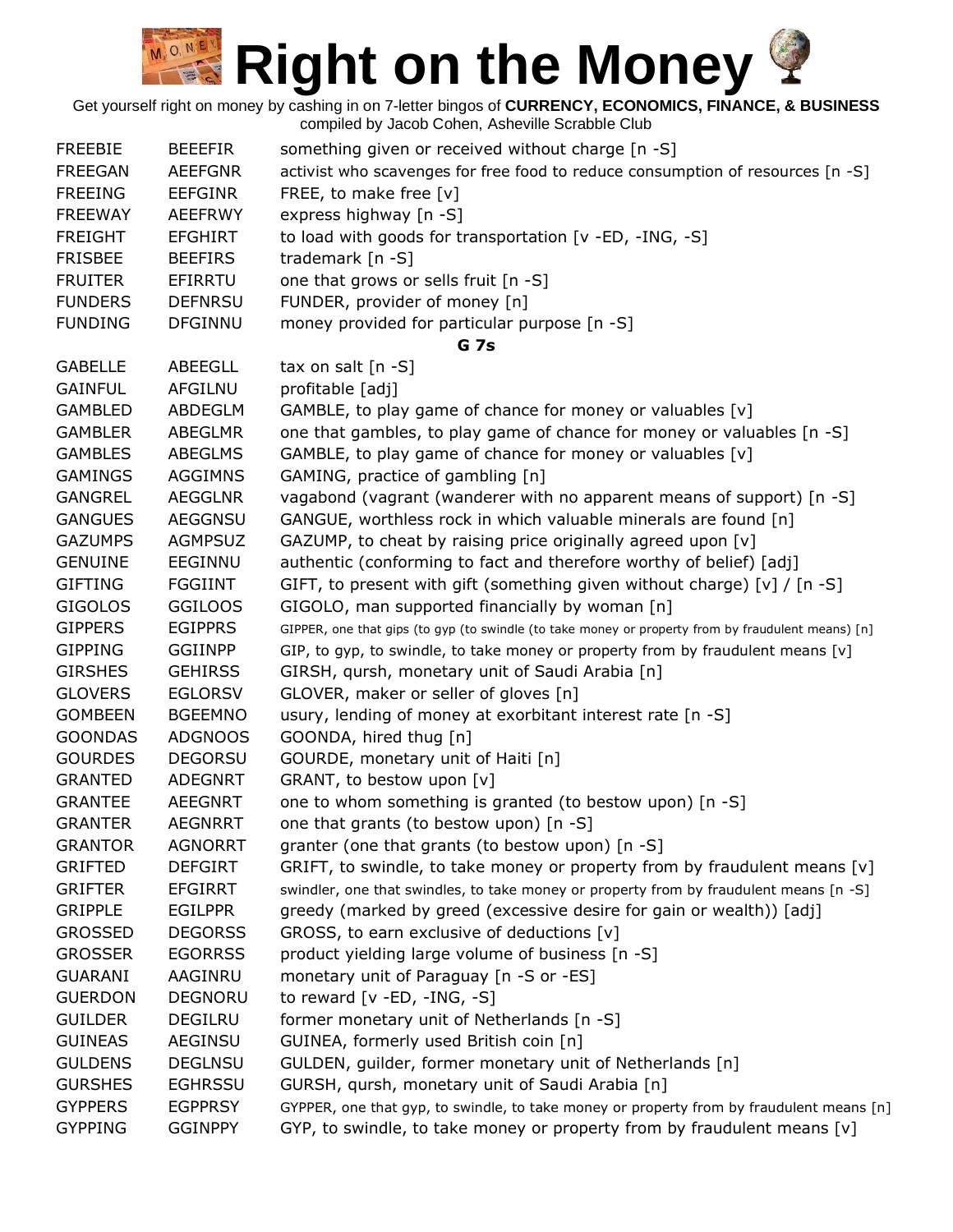| <b>GYPSTER</b> | <b>EGPRSTY</b> | one that gyps, to swindle, to take money or property from by fraudulent means [n -S]<br><b>H</b> 7s |
|----------------|----------------|-----------------------------------------------------------------------------------------------------|
| <b>HABITUE</b> | ABEHITU        | frequent customer [n -S]                                                                            |
| <b>HAGGLED</b> | ADEGGHL        | HAGGLE, to bargain (to discuss terms for selling or buying) [v]                                     |
| <b>HAGGLER</b> | <b>AEGGHLR</b> | one that haggles (to bargain (to discuss terms for selling or buying)) [n -S]                       |
| <b>HAGGLES</b> | <b>AEGGHLS</b> | HAGGLE, to bargain (to discuss terms for selling or buying) [v]                                     |
| <b>HALALAH</b> | <b>AAAHHLL</b> | halala, Saudi Arabian coin [n -S]                                                                   |
| <b>HALALAS</b> | <b>AAAHLLS</b> | HALALA, Saudi Arabian coin [n]                                                                      |
| <b>HALIERS</b> | AEHILRS        | HALIER, former monetary unit of Slovakia [n]                                                        |
| <b>HALVERS</b> | <b>AEHLRSV</b> | half shares [n HALVERS]                                                                             |
| <b>HANDOUT</b> | <b>ADHNOTU</b> | something given out free [n -S]                                                                     |
| <b>HANDSEL</b> | <b>ADEHLNS</b> | to give gift to [v -ED, -ING, -S or -LLED, -LLING, -S]                                              |
| <b>HANGTAG</b> | <b>AAGGHNT</b> | type of tag used commercially [n -S]                                                                |
| <b>HANSELS</b> | <b>AEHLNSS</b> | HANSEL, handsel (to give gift to) [v]                                                               |
| <b>HARLOTS</b> | <b>AHLORST</b> | HARLOT, prostitute [n]                                                                              |
| <b>HARRIED</b> | <b>ADEHIRR</b> | HARRY, to pillage (to plunder (to rob of goods by force)) [v]                                       |
| <b>HARRIES</b> | <b>AEHIRRS</b> | HARRY, to pillage (to plunder (to rob of goods by force)) [v]                                       |
| <b>HAUGHTY</b> | <b>AGHHTUY</b> | arrogant (overly convinced of one's own worth or importance) [adj -TIER, TIEST]                     |
| <b>HAWALAS</b> | <b>AAAHLSW</b> | HAWALA, type of financial arrangement in Islamic societies [n]                                      |
| <b>HAWKERS</b> | <b>AEHKRSW</b> | HAWKER, one that hawks (to peddle (to travel about selling wares)) [n]                              |
| <b>HAWKING</b> | <b>AGHIKNW</b> | HAWK, to peddle (to travel about selling wares) [v]                                                 |
| <b>HEIRDOM</b> | <b>DEHIMOR</b> | heirship (right to inheritance) [n -S]                                                              |
| <b>HEIRESS</b> | <b>EEHIRSS</b> | female inheritor [n -S]                                                                             |
| <b>HEIRING</b> | EGHIINR        | HEIR, to inherit [v]                                                                                |
| <b>HEREDES</b> | <b>DEEEHRS</b> | HERES, heir [n]                                                                                     |
| <b>HERIOTS</b> | <b>EHIORST</b> | HERIOT, feudal tribute or payment [n]                                                               |
| <b>HERRIED</b> | <b>DEEHIRR</b> | HERRY, to harry (to pillage (to plunder (to rob of goods by force))) [v]                            |
| <b>HERRIES</b> | <b>EEHIRRS</b> | HERRY, to harry (to pillage (to plunder (to rob of goods by force))) [v]                            |
| <b>HETAERA</b> | AAEEHRT        | concubine [n -E, -S]                                                                                |
| <b>HETAIRA</b> | AAEHIRT        | hetaera (concubine) [n -I, -S]                                                                      |
| <b>HIGGLED</b> | <b>DEGGHIL</b> | HIGGLE, to haggle (to bargain (to discuss terms for selling or buying)) $[v]$                       |
| <b>HIGGLER</b> | <b>EGGHILR</b> | one that higgles (to haggle (to bargain (to discuss terms for selling or buying))) [n -S]           |
| <b>HIGGLES</b> | <b>EGGHILS</b> | HIGGLE, to haggle (to bargain (to discuss terms for selling or buying)) $[v]$                       |
| <b>HIRABLE</b> | ABEHILR        | available for hire [adj]                                                                            |
| <b>HOCKERS</b> | <b>CEHKORS</b> | HOCKER, one that hocks (to pawn (to give as security for something borrowed)) [n]                   |
| <b>HOCKING</b> | <b>CGHIKNO</b> | HOCK, to pawn (to give as security for something borrowed) [v]                                      |
| <b>HOGGERS</b> | <b>EGGHORS</b> | HOGGER, one that hogs (to take more than one's share) [n]                                           |
| <b>HOGGING</b> | <b>GGGHINO</b> | HOG, to take more than one's share $[v]$                                                            |
| <b>HOLDING</b> | <b>DGHILNO</b> | something held [n -S]                                                                               |
| <b>HONDLED</b> | <b>DDEHLNO</b> | HONDLE, to haggle (to bargain (to discuss terms for selling or buying)) $[v]$                       |
| <b>HONDLES</b> | <b>DEHLNOS</b> | HONDLE, to haggle (to bargain (to discuss terms for selling or buying)) [v]                         |
| <b>HOOCHES</b> | <b>CEHHOOS</b> | HOOCH, cheap whiskey [n]                                                                            |
| <b>HOOKERS</b> | <b>EHKOORS</b> | HOOKER, prostitute [n]                                                                              |
| <b>HOSTAGE</b> | <b>AEGHOST</b> | person held as security [n -S]                                                                      |
| <b>HRYVNAS</b> | <b>AHNRSVY</b> | HRYVNA, hryvnia, monetary unit of Ukraine [n]                                                       |
| <b>HRYVNIA</b> | AHINRVY        | monetary unit of Ukraine [n -S]                                                                     |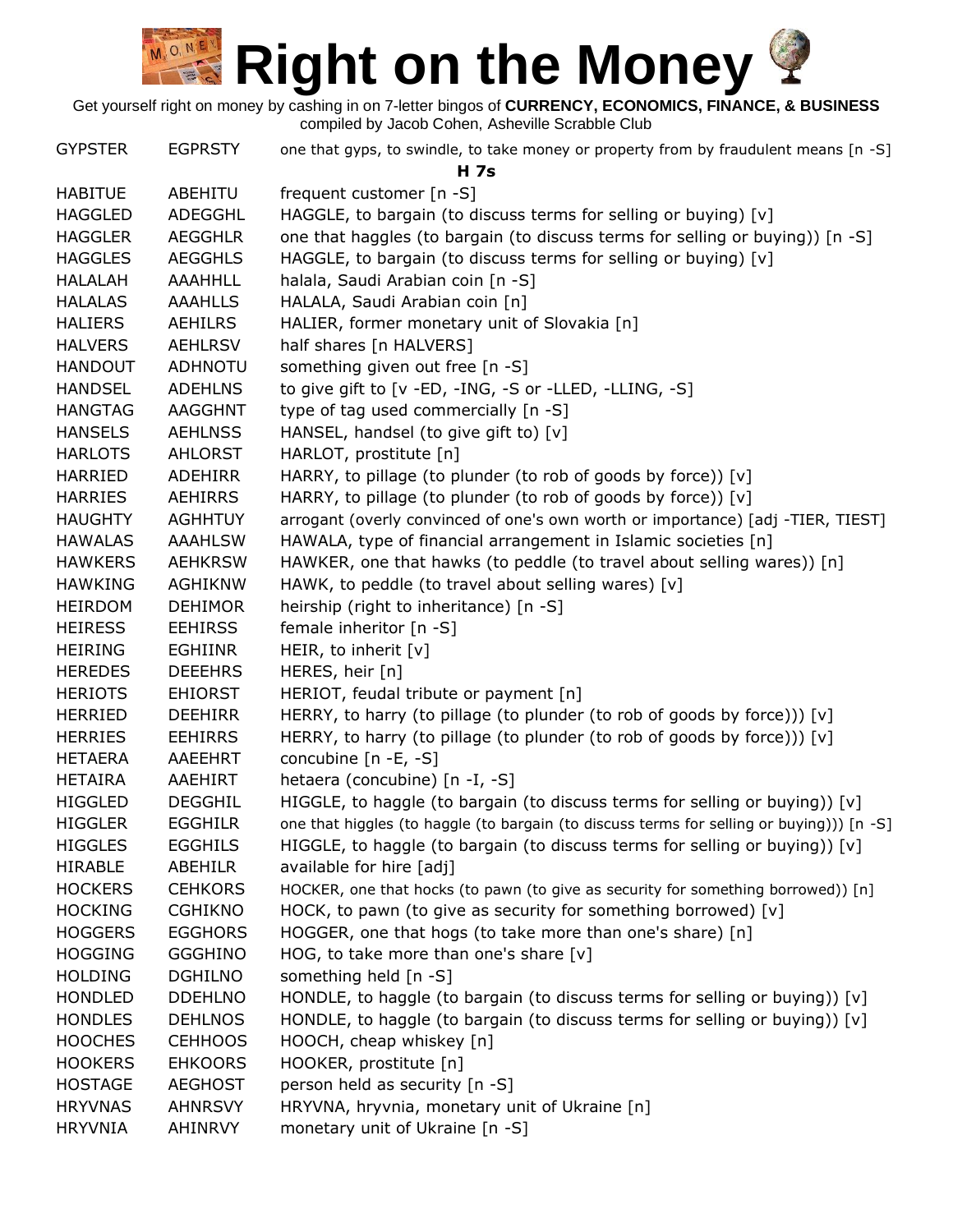Get yourself right on money by cashing in on 7-letter bingos of **CURRENCY, ECONOMICS, FINANCE, & BUSINESS**

| <b>HRYVNYA</b> | <b>AHNRVYY</b> | HRYVNIA, monetary unit of Ukraine [n -S]                                      |
|----------------|----------------|-------------------------------------------------------------------------------|
|                |                | I 7s                                                                          |
| <b>IMPAWNS</b> | <b>AIMNPSW</b> | IMPAWN, to pawn (to give as security for something borrowed) [v]              |
| <b>IMPONED</b> | <b>DEIMNOP</b> | IMPONE, to wager (to risk on uncertain outcome) [v]                           |
| <b>IMPONES</b> | <b>EIMNOPS</b> | IMPONE, to wager (to risk on uncertain outcome) [v]                           |
| <b>IMPORTS</b> | <b>IMOPRST</b> | IMPORT, to bring into country from abroad [v]                                 |
| <b>IMPOSTS</b> | <b>IMOPSST</b> | IMPOST, to determine customs duties [v]                                       |
| <b>IMPREST</b> | <b>EIMPRST</b> | loan or advance of money [n -S]                                               |
| <b>INCENTS</b> | <b>CEINNST</b> | INCENT, to provide with incentive [v]                                         |
| <b>INCOMES</b> | <b>CEIMNOS</b> | income, sum of money earned regularly [n]                                     |
| <b>INDORSE</b> | <b>DEINORS</b> | to endorse (to sign back of negotiable document) [v -D, -SING, -S]            |
| <b>INDOWED</b> | <b>DDEINOW</b> | INDOW (to endow (to provide with something) [v]                               |
| <b>INFEOFF</b> | <b>EFFFINO</b> | to enfeoff (to invest with feudal estate) [v -ED, -ING, -S]                   |
| <b>INNAGES</b> | <b>AEGINNS</b> | INNAGE, quantity of goods remaining in container after shipment [n]           |
| <b>INSURED</b> | <b>DEINRSU</b> | one who is insured [n -S] / INSURE, to guarantee against loss [v]             |
| <b>INSURER</b> | <b>EINRRSU</b> | one that insures (to guarantee against loss) [n -S]                           |
| <b>INSURES</b> | <b>EINRSSU</b> | INSURE, to guarantee against loss [v]                                         |
| <b>INTRUST</b> | <b>INRSTTU</b> | to entrust (to give over for safekeeping) [v -ED, -ING, -S]                   |
| <b>INVOICE</b> | <b>CEIINOV</b> | to bill, to present statement of costs to [v -D, -CING, -S]                   |
|                |                | J 7s                                                                          |
| <b>JACKPOT</b> | <b>ACJKOPT</b> | top prize or reward [n]                                                       |
| <b>JACOBUS</b> | <b>ABCJOSU</b> | old English coin [n -ES]                                                      |
| <b>JACUZZI</b> | ACIJUZZ        | trademark $[n -S]$                                                            |
| <b>JEOPARD</b> | <b>ADEJOPR</b> | to imperil (to place in jeopardy) [v -ED, -ING, -S]                           |
| <b>JETSAMS</b> | <b>AEJMSST</b> | JETSAM, goods cast overboard [n]                                              |
| <b>JETSOMS</b> | <b>EJMOSST</b> | JETSOM, jetsam (goods cast overboard) [n]                                     |
| <b>JETWAYS</b> | <b>AEJSTWY</b> | JETWAY, trademark [n]                                                         |
| <b>JEWELER</b> | <b>EEEJLRW</b> | dealer or maker of jewelry [n -S]                                             |
| <b>JOANNES</b> | <b>AEJNNOS</b> | johannes, Portuguese coin [n JOANNES]                                         |
| <b>JOBBERS</b> | <b>BBEJORS</b> | JOBBER, pieceworker [n]                                                       |
| <b>JOBBING</b> | <b>BBGIJNO</b> | JOB, to work by piece [v]                                                     |
| <b>JOBLESS</b> | <b>BEJLOSS</b> | having no job [adj]                                                           |
| <b>JOINERY</b> | <b>EIJNORY</b> | trade of joiner [n -RIES]                                                     |
| <b>JUKEBOX</b> | <b>BEJKOUX</b> | coin-operated phonograph [n -ES]                                              |
| <b>JUNKIER</b> | <b>EIJKNRU</b> | JUNKY, worthless [adj]                                                        |
| <b>JUNKMAN</b> | <b>AJKMNNU</b> | one who buys and sells junk [n -MEN]                                          |
|                |                | <b>K7s</b>                                                                    |
| <b>KAIZENS</b> | <b>AEIKNSZ</b> | KAIZEN, Japanese business practice of continuous improvement [n]              |
| <b>KANBANS</b> | <b>AABKNNS</b> | KANBAN, manufacturing strategy wherein parts are delivered only as needed [n] |
| <b>KAPEYKA</b> | <b>AAEKKPY</b> | monetary unit of Belarus [n -EEK]                                             |
| <b>KEWPIES</b> | <b>EEIKPSW</b> | KEWPIE, trademark [n]                                                         |
| <b>KITINGS</b> | <b>GIIKNST</b> | KITING, to obtain money or credit fraudulently [n]                            |
| <b>KLEENEX</b> | <b>EEEKLNX</b> | trademark [n -ES]                                                             |
| <b>KOPECKS</b> | <b>CEKKOPS</b> | KOPECK, Russian coin [n]                                                      |
| <b>KOPIYKA</b> | <b>AIKKOPY</b> | monetary unit of Ukraine [n -S]                                               |
| <b>KOPIYKY</b> | <b>IKKOPYY</b> | KOPIYKA, monetary unit of Ukraine [n]                                         |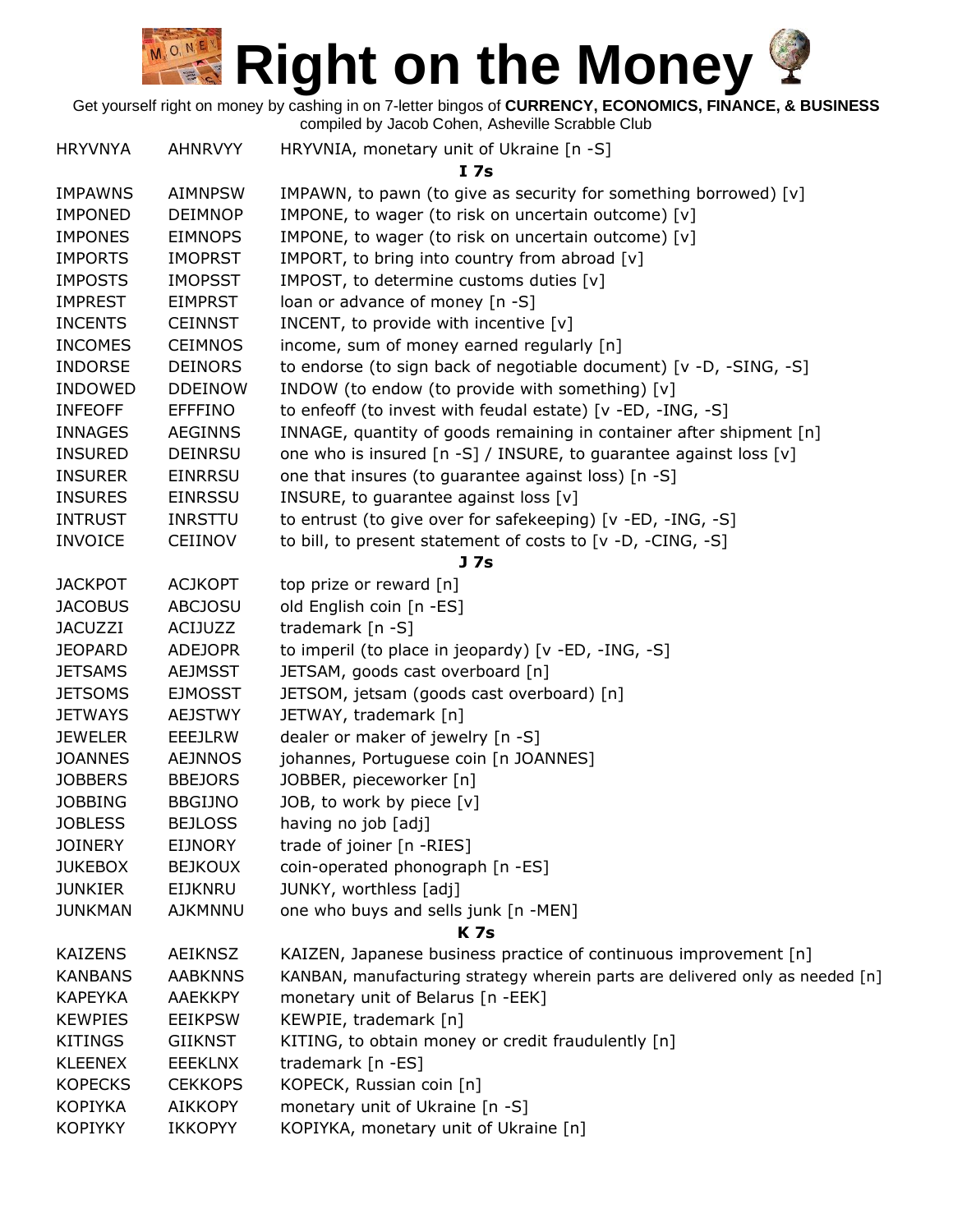| <b>KOPIYOK</b> | <b>IKKOOPY</b> | KOPIYKA, monetary unit of Ukraine [n]                                                           |
|----------------|----------------|-------------------------------------------------------------------------------------------------|
| <b>KORUNAS</b> | AKNORSU        | KORUNA, monetary unit of Czech Republic [n]                                                     |
| <b>KREUZER</b> | <b>EEKRRUZ</b> | kreutzer, former monetary unit of Austria [n -S]                                                |
| <b>KWACHAS</b> | <b>AACHKSW</b> | KWACHA, monetary unit of Malawi and Zambia [n]                                                  |
| <b>KWANZAS</b> | <b>AAKNSWZ</b> | KWANZA, monetary unit of Angola [n]                                                             |
|                |                | <b>L</b> 7s                                                                                     |
| <b>LAGENDS</b> | <b>ADEGLNS</b> | LAGEND, lagan (goods thrown into sea with buoy attached to enable recovery) [n]                 |
| LAIRAGE        | <b>AAEGILR</b> | place where cattle are housed at markets [n -S]                                                 |
| <b>LARCENY</b> | <b>ACELNRY</b> | felonious taking and removal of anor's personal goods [n -NIES]                                 |
| <b>LARGESS</b> | <b>AEGLRSS</b> | generosity [n -ES]                                                                              |
| LAWINGS        | <b>AGILNSW</b> | LAWING, bill for food or drink in tavern [n]                                                    |
| LAYAWAY        | <b>AAALWYY</b> | item that has been reserved with down payment [n -S]                                            |
| <b>LAYOFFS</b> | <b>AFFLOSY</b> | LAYOFF, suspension or dismissal of employees [n]                                                |
| <b>LAYOUTS</b> | <b>ALOSTUY</b> | LAYOUT, arrangement or plan [n]                                                                 |
| <b>LEASERS</b> | <b>AEELRSS</b> | LEASER, one that leases, to grant temporary use of in exchange for rent [n]                     |
| <b>LEASING</b> | <b>AEGILNS</b> | LEASE, to grant temporary use of in exchange for rent [v]                                       |
| <b>LEDGERS</b> | <b>DEEGLRS</b> | LEDGER, account book of final entry [n]                                                         |
| <b>LEGATED</b> | ADEEGLT        | LEGATE, to bequeath (to grant by testament) $[v]$                                               |
| <b>LEGATEE</b> | <b>AEEEGLT</b> | inheritor of legacy [n -S]                                                                      |
| <b>LEGATES</b> | <b>AEEGLST</b> | LEGATE, to bequeath (to grant by testament) $[v]$                                               |
| <b>LEGATOR</b> | <b>AEGLORT</b> | one that legates (to bequeath (to grant by testament)) [n -S]                                   |
| <b>LEGHOLD</b> | <b>DEGHLLO</b> | trap that catches animal by its leg [n -S]                                                      |
| LEMPIRA        | AEILMPR        | monetary unit of Honduras [n -S]                                                                |
| <b>LENDERS</b> | <b>DEELNRS</b> | LENDER, one that lends (to give temporary use of) [n]                                           |
| LENDING        | <b>DEGILNN</b> | act of giving something temporarily [n -S] / LEND, to give temporary use of [v]                 |
| <b>LEPTONS</b> | <b>ELNOPST</b> | LEPTON, former monetary unit of Greece [n]                                                      |
| <b>LESSEES</b> | <b>EEELSSS</b> | LESSEE, one to whom lease is granted [n]                                                        |
| <b>LESSORS</b> | <b>ELORSSS</b> | LESSOR, one that grants lease [n]                                                               |
| <b>LEVANTS</b> | <b>AELNSTV</b> | LEVANT, to avoid debt [v]                                                                       |
| <b>LEVIERS</b> | EEILRSV        | LEVIER, one that levies (to impose or collect by legal authority) [n]                           |
| LEVYING        | <b>EGILNVY</b> | LEVY, to impose or collect by legal authority [v]                                               |
| <b>LICENTE</b> | <b>CEEILNT</b> | SENTE, monetary unit of Lesotho [n]                                                             |
| <b>LISENTE</b> | <b>EEILNST</b> | SENTE, monetary unit of Lesotho [n -S]                                                          |
| <b>LOANEES</b> | AEELNOS        | LOANEE, one that receives loan [n]                                                              |
| <b>LOANERS</b> | <b>AELNORS</b> | LOANER, one that loans, to lend, to give temporary use of [n]                                   |
| LOANING        | AGILNNO        | LOAN, to lend, to give temporary use of $[v]$                                                   |
| <b>LOCKAGE</b> | <b>ACEGKLO</b> | toll on ship passing through canal [n -S]                                                       |
| <b>LOCKOUT</b> | <b>CKLOOTU</b> | closing of business to coerce employees to agree to terms [n -S]                                |
| <b>LOGGING</b> | <b>GGGILNO</b> | business of cutting down trees for timber [n -S]                                                |
| <b>LOONIES</b> | <b>EILNOOS</b> | LOONIE, coin worth one Canadian dollar [n                                                       |
| <b>LOOTERS</b> | <b>ELOORST</b> | LOOTER, one that loots (to plunder (to rob of goods by force)) [n]                              |
| <b>LOOTING</b> | <b>GILNOOT</b> | act of stealing goods left unprotected [n -S] / LOOT, to plunder (to rob of goods by force) [v] |
| <b>LOTTERS</b> | <b>ELORSTT</b> | LOTTER, one who assembles merchandise into salable lots [n]                                     |
| LOTTERY        | <b>ELORTTY</b> | type of gambling game [n -RIES]                                                                 |
| <b>LOWBALL</b> | ABLLLOW        | to give customer deceptively low price [v -ED, -ING, -S]                                        |
| <b>LUCITES</b> | <b>CEILSTU</b> | LUCITE, trademark [n]                                                                           |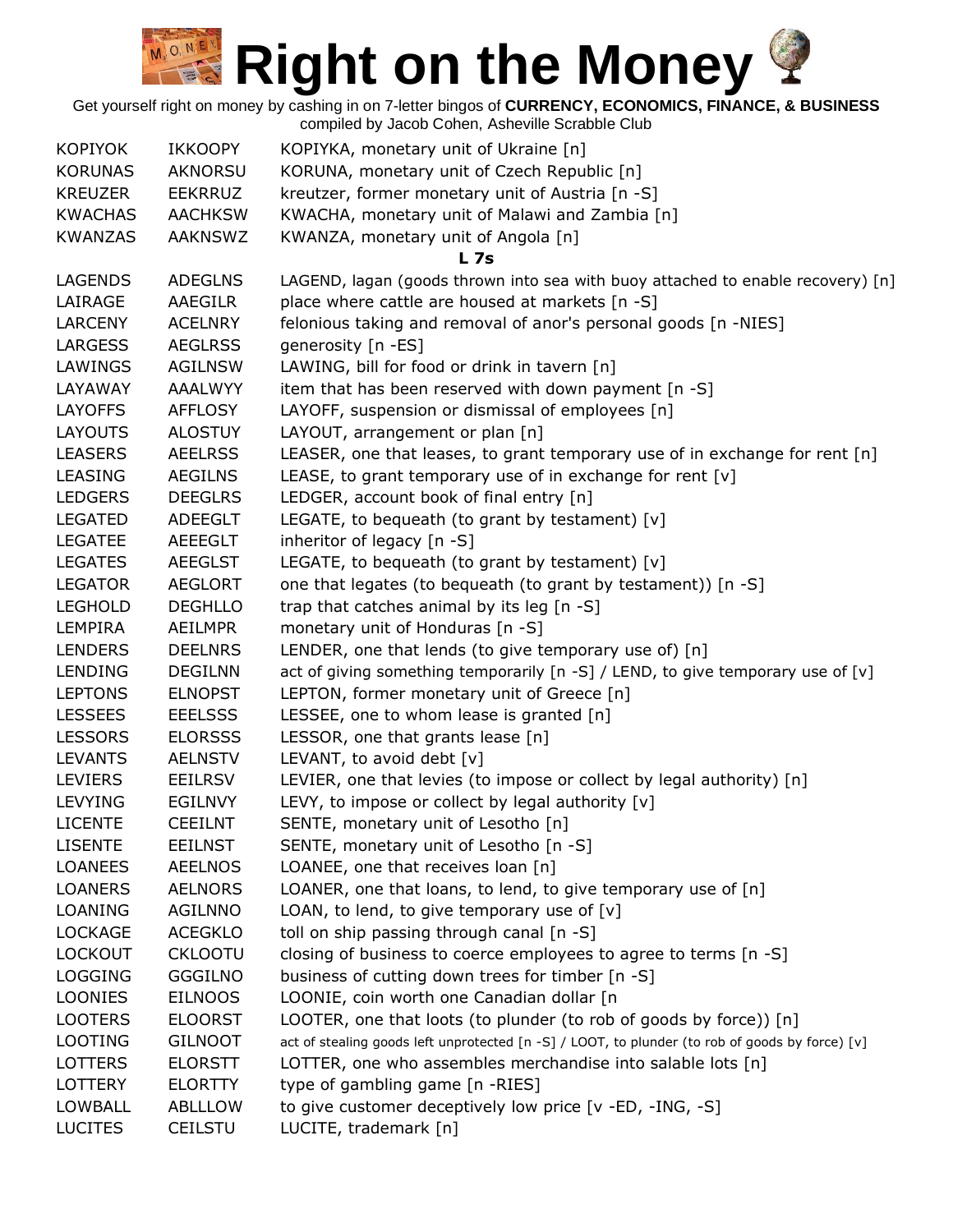| <b>LUMBERS</b> | <b>BELMRSU</b> | LUMBER, to cut down and prepare timber for market [v]                                                 |
|----------------|----------------|-------------------------------------------------------------------------------------------------------|
| LUPANAR        | AALNPRU        | brothel (house of prostitution) [n -S]                                                                |
| <b>LUREXES</b> | <b>EELRSUX</b> | LUREX, trademark [n]                                                                                  |
|                |                | <b>M</b> 7s                                                                                           |
| <b>MADAMES</b> | <b>AADEMMS</b> | MADAME, madam (woman who manages brol) [n]                                                            |
| <b>MAGALOG</b> | AAGGLMO        | sales catalog resembling magazine [n -S]                                                              |
| <b>MAILING</b> | AGIILMN        | rented farm [n -S]                                                                                    |
| <b>MALLING</b> | <b>AGILLMN</b> | practice of shopping at malls (large buildings with many shops) [n -S]                                |
| <b>MAMMONS</b> | AMMMNOS        | MAMMON, material wealth [n]                                                                           |
| <b>MARKETS</b> | <b>AEKMRST</b> | MARKET, to offer for sale [v]                                                                         |
| <b>MARKKAA</b> | <b>AAAKKMR</b> | markka, former monetary unit of Finland [n]                                                           |
| <b>MARKKAS</b> | <b>AAKKMRS</b> | MARKKA, former monetary unit of Finland [n]                                                           |
| <b>MARKUPS</b> | <b>AKMPRSU</b> | MARKUP, increase in price [n]                                                                         |
| <b>MARTING</b> | <b>AGIMNRT</b> | MART, to market (to offer for sale) [v]                                                               |
| <b>MAZUMAS</b> | <b>AAMMSUZ</b> | MAZUMA, money, official medium of exchange and measure of value [n]                                   |
| MEDIGAP        | ADEGIMP        | supplemental health insurance [n -S]                                                                  |
| <b>MEGAHIT</b> | <b>AEGHIMT</b> | something extremely successful [n -S]                                                                 |
| <b>MERCADO</b> | <b>ACDEMOR</b> | market [n -S]                                                                                         |
| <b>MERCERS</b> | <b>CEEMRRS</b> | MERCER, dealer in textiles [n]                                                                        |
| <b>MERCERY</b> | <b>CEEMRRY</b> | mercer's shop [n -RIES]                                                                               |
| <b>MERCHES</b> | <b>CEEHMRS</b> | MERCH, merchandise [n]                                                                                |
| <b>MERGEES</b> | <b>EEEGMRS</b> | MERGEE, company acquired by merger [n]                                                                |
| <b>MERGERS</b> | <b>EEGMRRS</b> | MERGER, union of two or more businesses into single enterprise [n]                                    |
| <b>MERGING</b> | <b>EGGIMNR</b> | act of combining (to blend (to mix smoothly and inseparably together)) [n -S] / MERGE, to combine [v] |
| METICAL        | <b>ACEILMT</b> | monetary unit of Mozambique [n -S or -AIS]                                                            |
| <b>METICAS</b> | <b>ACEIMST</b> | monetary unit of Mozambique [n]                                                                       |
| MIDLIST        | <b>DIILMST</b> | section of publisher's list of current titles [n -S]                                                  |
| MILLAGE        | AEGILLM        | type of monetary rate [n -S]                                                                          |
| MILLIME        | EIILLMM        | coin of Tunisia [n -S]                                                                                |
| MILLING        | <b>GIILLMN</b> | corrugated edge on coin [n -S]                                                                        |
| <b>MILREIS</b> | <b>EIILMRS</b> | former monetary unit of Portugal [n MILREIS]                                                          |
| <b>MINGIER</b> | <b>EGIIMNR</b> | MINGY, mean and stingy [adj]                                                                          |
| MINGILY        | <b>GIILMNY</b> | MINGY, mean and stingy [adv]                                                                          |
| MINILAB        | ABIILMN        | retail outlet offering rapid on-site film development [n -S]                                          |
| <b>MININGS</b> | <b>GIIMNNS</b> | MINING, process or business of working mines (excavations in earth) [n]                               |
| <b>MINTAGE</b> | <b>AEGIMNT</b> | act of minting, to produce by stamping metal, as coins [n -S]                                         |
| <b>MINTERS</b> | <b>EIMNRST</b> | MINTER, one that mints, to produce by stamping metal, as coins [n]                                    |
| <b>MINTING</b> | <b>GIIMNNT</b> | MINT, to produce by stamping metal, as coins [v]                                                      |
| MISBILL        | <b>BIILLMS</b> | to bill wrongly [v -ED, -ING, -S]                                                                     |
| <b>MISCOIN</b> | <b>CIIMNOS</b> | to coin improperly [v -ED, -ING, -S]                                                                  |
| <b>MISERLY</b> | EILMRSY        | characteristic of miser (one who hoards money greedily) [adj]                                         |
| <b>MISRATE</b> | AEIMRST        | to rate (to estimate value of) incorrectly $[v -D, -TING, -S]$                                        |
| MOIDORE        | <b>DEIMOOR</b> | former gold coin of Portugal [n -S]                                                                   |
| <b>MONEYED</b> | <b>DEEMNOY</b> | having much money [adj]                                                                               |
| <b>MONEYER</b> | <b>EEMNORY</b> | one that coins money [n -S]                                                                           |
| <b>MONGERS</b> | <b>EGMNORS</b> | MONGER, to peddle (to travel about selling wares) [v]                                                 |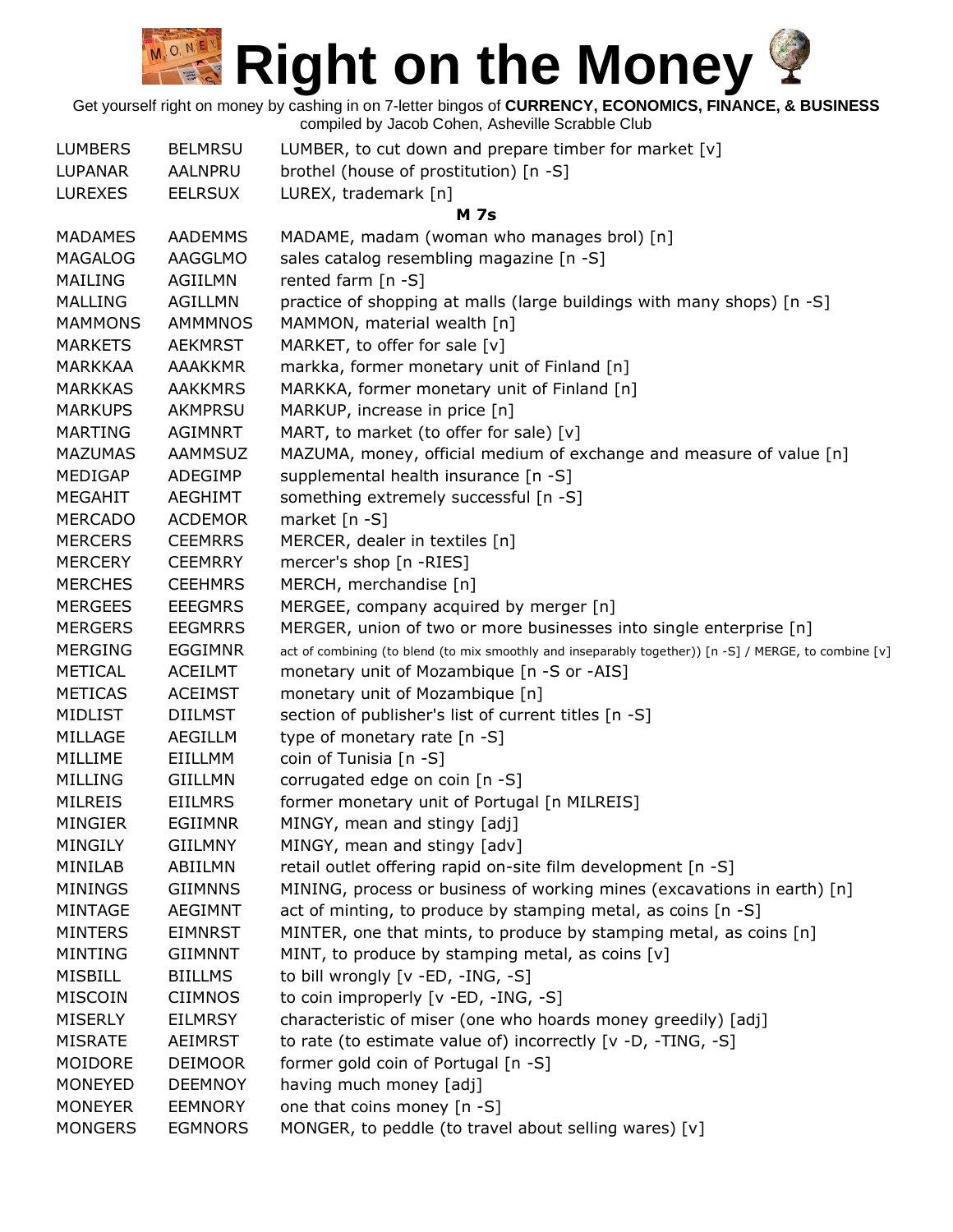Get yourself right on money by cashing in on 7-letter bingos of **CURRENCY, ECONOMICS, FINANCE, & BUSINESS**

| <b>MOOCHED</b> | <b>CDEHMOO</b> | MOOCH, to obtain without paying [v]                                                                      |
|----------------|----------------|----------------------------------------------------------------------------------------------------------|
| <b>MOOCHER</b> | <b>CEHMOOR</b> | one that mooches (to obtain without paying) [n -S]                                                       |
| <b>MOOCHES</b> | <b>CEHMOOS</b> | MOOCH, to obtain without paying [v]                                                                      |
| <b>MOOLAHS</b> | <b>AHLMOOS</b> | MOOLAH, money, official medium of exchange and measure of value [n]                                      |
| <b>MOUCHED</b> | CDEHMOU        | MOUCH, to mooch (to obtain without paying) [v]                                                           |
| <b>MOUCHES</b> | <b>CEHMOSU</b> | MOUCH, to mooch (to obtain without paying) [v]                                                           |
| <b>MULCTED</b> | <b>CDELMTU</b> | MULCT, to defraud, to swindle, to take money or property from by fraudulent means [v]                    |
| <b>MULTURE</b> | <b>ELMRTUU</b> | fee paid to miller for grinding grain [n -S]                                                             |
| <b>MUMPERS</b> | <b>EMMPRSU</b> | MUMPER, one that mumps (to beg (to plead)) [n]                                                           |
| <b>MUMPING</b> | <b>GIMMNPU</b> | MUMP, to beg (to plead (to ask for earnestly)) [v]                                                       |
| <b>MURAGES</b> | <b>AEGMRSU</b> | MURAGE, tax levied for repairing walls of town [n]                                                       |
| <b>MUTUALS</b> | <b>ALMSTUU</b> | MUTUAL, mutual fund [n]                                                                                  |
| <b>MUTUELS</b> | <b>ELMSTUU</b> | MUTUEL, system of betting on races [n]                                                                   |
|                |                | <b>N</b> 7s                                                                                              |
| <b>NAGWARE</b> | <b>AAEGNRW</b> | software that is at first free but often reminds user to pay for it [n -S]                               |
| <b>NEEDIER</b> | <b>DEEEINR</b> | NEEDY, in state of poverty [adj]                                                                         |
| <b>NEEDILY</b> | <b>DEEILNY</b> | in needy (in state of poverty) manner [adv]                                                              |
| <b>NEWSBOY</b> | <b>BENOSWY</b> | boy who delivers or sells newspapers [n -S]                                                              |
| <b>NEWSIES</b> | <b>EEINSSW</b> | NEWSY, newsboy (boy who delivers or sells newspapers) [n] / NEWSIE, newsy [n]                            |
| <b>NIFFERS</b> | <b>EFFINRS</b> | NIFFER, to barter, to trade, to give in exchange for anor commodity [v]                                  |
| <b>NIGGARD</b> | ADGGINR        | to act stingily $[v - ED, -ING, -S]$                                                                     |
| <b>NONBANK</b> | <b>ABKNNNO</b> | business that is not bank [n -S]                                                                         |
| <b>NONCASH</b> | <b>ACHNNOS</b> | or than cash [adj]                                                                                       |
| <b>NONPAID</b> | ADINNOP        | not paid (to give money or something of value in exchange for goods or services) [adj]                   |
| <b>NONPOOR</b> | <b>NNOOOPR</b> | not being poor [adj]                                                                                     |
| <b>NONWAGE</b> | <b>AEGNNOW</b> | not including or involving wages, money paid for work or services [adj]                                  |
| <b>NUMMARY</b> | <b>AMMNRUY</b> | pertaining to coins [adj]                                                                                |
|                |                | 0 7s                                                                                                     |
| OBLIGED        | <b>BDEGLIO</b> | OBLIGE, to put in one's debt by favor or service [v]                                                     |
| <b>OBLIGER</b> | <b>BEGILOR</b> | one that obliges, to put in one's debt by favor or service [n -S]                                        |
| <b>OBLIGES</b> | <b>BEGILOS</b> | OBLIGE, to put in one's debt by favor or service [v]                                                     |
| <b>OBVERSE</b> | <b>BEEORSV</b> | side of coin bearing main design [n -S]                                                                  |
| <b>OCTROIS</b> | <b>CIOORST</b> | OCTROI, tax on certain articles brought into city [n]                                                    |
| <b>OFFERED</b> | <b>DEEFFOR</b> | OFFER, to present for acceptance or rejection [v]                                                        |
| <b>OFFEREE</b> | <b>EEEFFOR</b> | one to whom offer is made [n -S]                                                                         |
| <b>OFFERER</b> | <b>EEFFORR</b> | one that offers (to present for acceptance or rejection) [n -S]                                          |
| <b>OFFEROR</b> | <b>EFFOORR</b> | offerer (one that offers (to present for acceptance or rejection)) [n -S]                                |
| <b>OFFSETS</b> | <b>EFFOSST</b> | OFFSET, to compensate for [v]                                                                            |
| <b>OPTIONS</b> | <b>INOOPST</b> | OPTION, to grant option (right to buy or sell something at specified price within specified time) on [v] |
| <b>OPULENT</b> | <b>ELNOPTU</b> | wealthy (having wealth (great quantity of valuable material)) [adj]                                      |
| <b>OSTMARK</b> | <b>AKMORST</b> | former East German monetary unit [n -S]                                                                  |
| <b>OUGHTED</b> | <b>DEGHOTU</b> | OUGHT, to owe (to be under obligation to pay or repay) [v]                                               |
| <b>OUGIYAS</b> | <b>AGIOSUY</b> | OUGIYA, ouguiya, monetary unit of Mauritania [n]                                                         |
| <b>OUGUIYA</b> | <b>AGIOUUY</b> | monetary unit of Mauritania [n -S]                                                                       |
| <b>OUTBEGS</b> | <b>BEGOSTU</b> | OUTBEG, to surpass in begging [v]                                                                        |
| <b>OUTBIDS</b> | <b>BDIOSTU</b> | OUTBID, to bid higher than [v]                                                                           |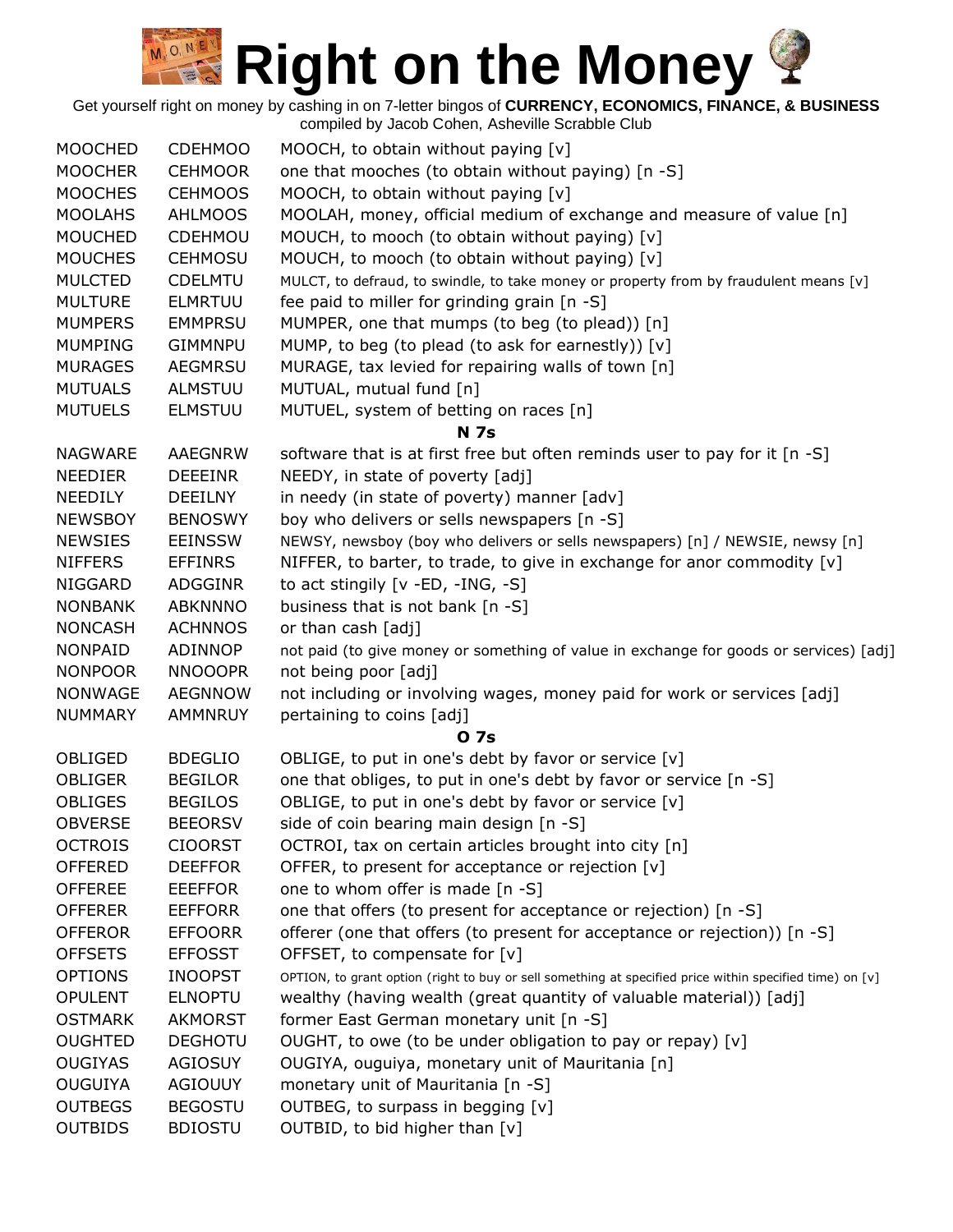Get yourself right on money by cashing in on 7-letter bingos of **CURRENCY, ECONOMICS, FINANCE, & BUSINESS** compiled by Jacob Cohen, Asheville Scrabble Club

OUTBUYS BOSTUUY OUTBUY, to surpass in buying [v] OUTEARN AENORTU to surpass in earning [v -ED, -ING, -S] OUTGAIN AGINOTU to gain more than [v -ED, -ING, -S] OUTGIVE EGIOTUV to give more than [v -GAVE, -N, -VING, -S] OUTLAID ADILOTU OUTLAY, OUTLIE, to lie beyond [v] OUTLAYS ALOSTUY OUTLAY, OUTLIE, to lie beyond [v] OUTSELL ELLOSTU to sell more than [v -SOLD, -ING, -S] OVERBET BEEORTV to bet too much [v -BET, -TTED, -TTING, -S] OVERBID BDEIORV to bid higher than [v OVERBID, -DEN, -ING, -S] OVERBUY BEORUVY to buy in quantities exceeding need or demand [v -BOUGHT, -ING, -S] OVERLET EELORTV to let to excess [v OVERLET, -TTING, -S] OVERPAY AEOPRVY to pay too much [v -AID, -ING, -S] OVERTAX AEORTVX to tax too heavily [v -ED, -ING, -ES] OVERTIP EIOPRTV to tip more than what is customary [v -PPED, -PPING, -S] OZALIDS ADILOSZ OZALID, trademark [n] **P 7s** PACKMAN AACKMNP peddler (one that peddles (to travel about selling wares)) [n -MEN] PAHLAVI AAHILPV former coin of Iran [n -S] PALMFUL AFLLMPU as much as palm can hold [n -S] PALMIER AEILMPR PALMY, marked by prosperity [adj] / pastry shaped like palm leaf [n -S] PALMING AGILMNP PALM, to touch with palm (inner surface) of hand [v] PALMIST AILMPST fortune-teller [n -S] PAPHIAN AAHINPP prostitute [n -S] PARCELS ACELPRS PARCEL, to divide into parts or shares [v] PARVENU AENPRUV one who has suddenly risen above his class [n -S] PATACAS AAACPST PATACA, monetary unit of Macao [n] PATRONS ANOPRST PATRON, regular customer [n] PATROON ANOOPRT landowner granted manorial rights under old Dutch law [n -S] PAUGHTY AGHPTUY arrogant (overly convinced of one's own worth or importance) [adj] PAUPERS AEPPRSU PAUPER, to reduce to poverty [v] PAWNAGE AAEGNPW act of pawning (to give as security for something borrowed) [n -S] PAWNEES AEENPSW PAWNEE, one to whom something is pawned [n] PAWNERS AENPRSW PAWNER, one that pawns something [n] PAWNING AGINNPW PAWN, to give as security for something borrowed [v] PAWNORS ANOPRSW PAWNOR, pawner (one that pawns something) [n] PAYABLE AABELPY profitable [adj] PAYABLY AABLPYY PAYABLE, profitable [adv] PAYBACK AABCKPY return on investment equal to original capital outlay [n -S] PAYDAYS AADPSYY PAYDAY, day on which wages are paid [n] PAYDOWN ADNOPWY reduction of debt through repayment [n -S] PAYLOAD AADLOPY part of cargo producing income [n -S] PAYMENT AEMNPTY something that is paid [n -S] PAYOFFS AFFOPSY PAYOFF, act of distributing gains [n] PAYOLAS AALOPSY PAYOLA, secret payment for favors [n] PAYOUTS AOPSTUY PAYOUT, money that is paid out [n] PAYROLL ALLOPRY list of employees entitled to payment [n -S]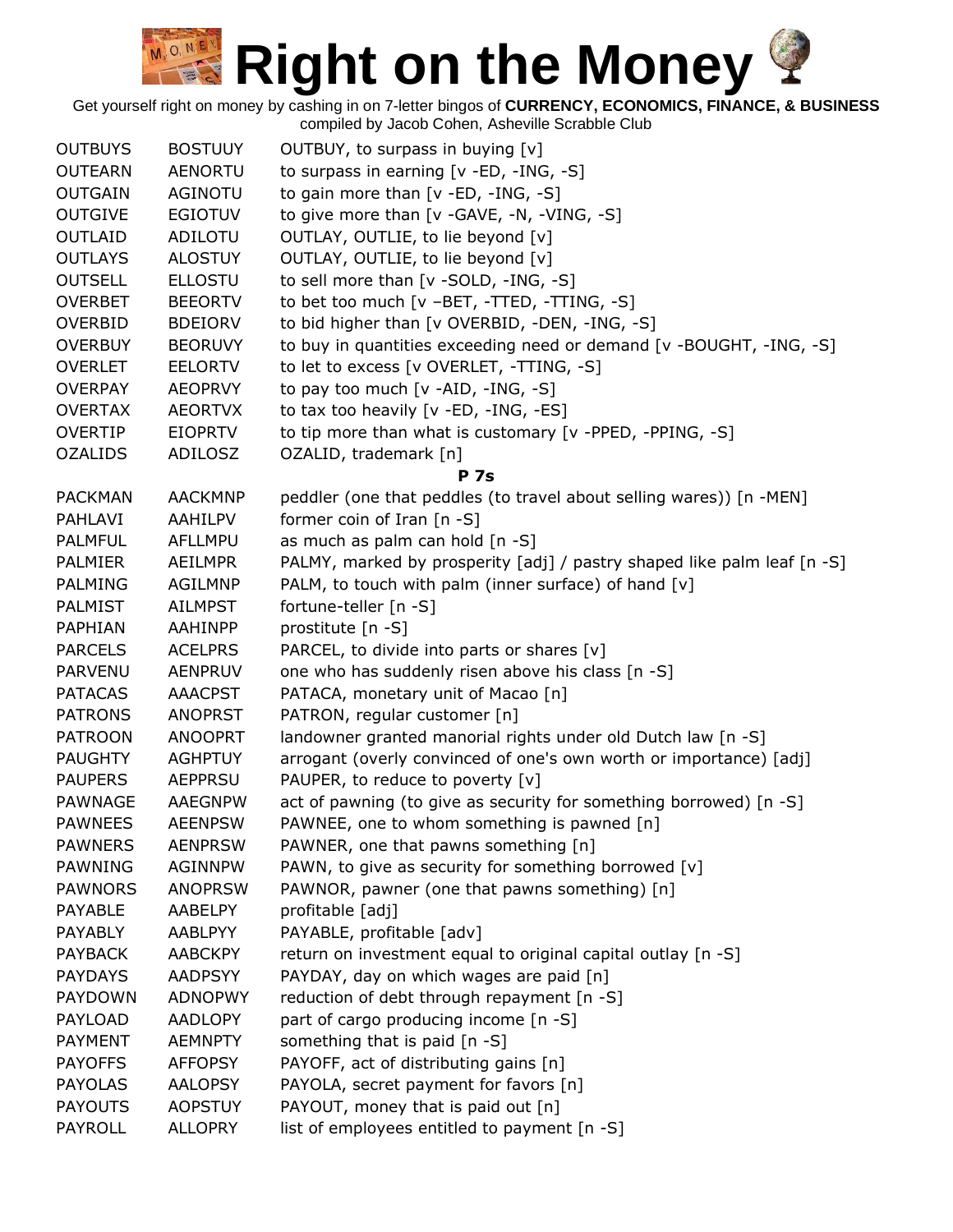| <b>PAYSLIP</b> | <b>AILPPSY</b> | brief record of employee's wages indicating deductions [n -S]                                                      |
|----------------|----------------|--------------------------------------------------------------------------------------------------------------------|
| PAYWALL        | <b>AALLPWY</b> | system that prevents access to website without paid subscription [n -S]                                            |
| PEDDLED        | <b>DDDEELP</b> | PEDDLE, to travel about selling wares [v]                                                                          |
| <b>PEDDLER</b> | <b>DDEELPR</b> | one that peddles (to travel about selling wares) [n -S]                                                            |
| <b>PEDDLES</b> | <b>DDEELPS</b> | PEDDLE, to travel about selling wares [v]                                                                          |
| <b>PEDLARS</b> | <b>ADELPRS</b> | PEDLAR, peddler (one that peddles (to travel about selling wares)) [n]                                             |
| PEDLARY        | <b>ADELPRY</b> | peddlery (trade of peddler) [n -RIES]                                                                              |
| <b>PEDLERS</b> | <b>DEELPRS</b> | PEDLER, peddler (one that peddles (to travel about selling wares)) [n]                                             |
| <b>PEDLERY</b> | <b>DEELPRY</b> | peddlery (trade of peddler) [n -RIES]                                                                              |
| <b>PENALTY</b> | <b>AELNPTY</b> | punishment imposed for violation of law, rule, or agreement [n -TIES]                                              |
| <b>PENANCE</b> | <b>ACEENNP</b> | to impose type of punishment upon [v -D, -CING, -S]                                                                |
| <b>PENNIES</b> | <b>EEINNPS</b> | PENNY, coin of United Kingdom [n]                                                                                  |
| <b>PERNODS</b> | <b>DENOPRS</b> | PERNOD, trademark [n]                                                                                              |
| <b>PERSPEX</b> | <b>EEPPRSX</b> | trademark [n -ES]                                                                                                  |
| <b>PESETAS</b> | <b>AEEPSST</b> | PESETA, former monetary unit of Spain [n]                                                                          |
| <b>PESEWAS</b> | <b>AEEPSSW</b> | PESEWA, monetary unit of Ghana [n]                                                                                 |
| PFENNIG        | <b>EFGINNP</b> | formerly used bronze coin of Germany [n -S or -GE]                                                                 |
| <b>PHARMAS</b> | <b>AAHMPRS</b> |                                                                                                                    |
| <b>PHARMER</b> | <b>AEHMPRR</b> | PHARMA, pharmaceutical company [n]                                                                                 |
|                |                | one who participates in pharming (production of pharmaceuticals from genetically altered plants or animals) [n -S] |
| <b>PIASTER</b> | <b>AEIPRST</b> | monetary unit of several Arab countries [n -S]                                                                     |
| <b>PIASTRE</b> | <b>AEIPRST</b> | piaster, monetary unit of several Arab countries [n -S]                                                            |
| <b>PICKETS</b> | <b>CEIKPST</b> | PICKET, to stand outside of some location, as business, to publicize one's grievances against it [v]               |
| <b>PIEFORT</b> | <b>EFIOPRT</b> | unusually thick coin [n -S]                                                                                        |
| <b>PIGNORA</b> | <b>AGINOPR</b> | pignus, property held as security for debt [n]                                                                     |
| PILLAGE        | <b>AEGILLP</b> | to plunder (to rob of goods by force) [v -D, -GING, -S]                                                            |
| PIMPING        | <b>GIIMNPP</b> | practice of soliciting clients for prostitute [n -S] / PIMP, to solicit clients for prostitute [v]                 |
| <b>PISTOLE</b> | <b>EILOPST</b> | formerly used European gold coin [n -S]                                                                            |
| <b>PLEDGED</b> | <b>DDEEGLP</b> | PLEDGE, to give as security for something borrowed [v]                                                             |
| <b>PLEDGEE</b> | <b>DEEEGLP</b> | one to whom something is pledged [n -S]                                                                            |
| <b>PLEDGER</b> | <b>DEEGLPR</b> | one that pledges something [n -S]                                                                                  |
| <b>PLEDGES</b> | <b>DEEGLPS</b> | PLEDGE, to give as security for something borrowed [v]                                                             |
| <b>PLEDGOR</b> | <b>DEGLOPR</b> | pledger (one that pledges something) [n -S]                                                                        |
| <b>PLUGOLA</b> | <b>AGLLOPU</b> | free incidental advertising on radio or television [n]                                                             |
| <b>PLUNDER</b> | <b>DELNPRU</b> | to rob of goods by force [v -ED, -ING, -S]                                                                         |
| POINDED        | <b>DDEINOP</b> | POIND, to seize and sell property of to satisfy debt [v]                                                           |
| <b>PONCING</b> | <b>CGINNOP</b> | PONCE, to pimp (to solicit clients for prostitute) [v]                                                             |
| <b>POOLING</b> | <b>GILNOOP</b> | POOL, to combine in common fund [v]                                                                                |
| <b>POOREST</b> | <b>EOOPRST</b> | POOR, lacking means of support [adj]                                                                               |
| <b>POORISH</b> | <b>HIOOPRS</b> | somewhat poor (lacking means of support) [adj]                                                                     |
| <b>PORTERS</b> | <b>EOPRRST</b> | PORTER, to carry luggage for pay [v]                                                                               |
| <b>PORTION</b> | <b>INOOPRT</b> | to divide into shares for distribution [v -ED, -ING, -S]                                                           |
| <b>POSTING</b> | <b>GINOPST</b> | act of transferring to ledger [n -S]                                                                               |
| <b>POSTTAX</b> | <b>AOPSTTX</b> | remaining after taxes [adj]                                                                                        |
| <b>POVERTY</b> | <b>EOPRTVY</b> | state of being poor (lacking means of support) [n -TIES]                                                           |
| <b>PREBADE</b> | <b>ABDEEPR</b> | PREBID, to bid beforehand [v]                                                                                      |
| <b>PREBEND</b> | <b>BDEENPR</b> | clergyman's stipend [n -S]                                                                                         |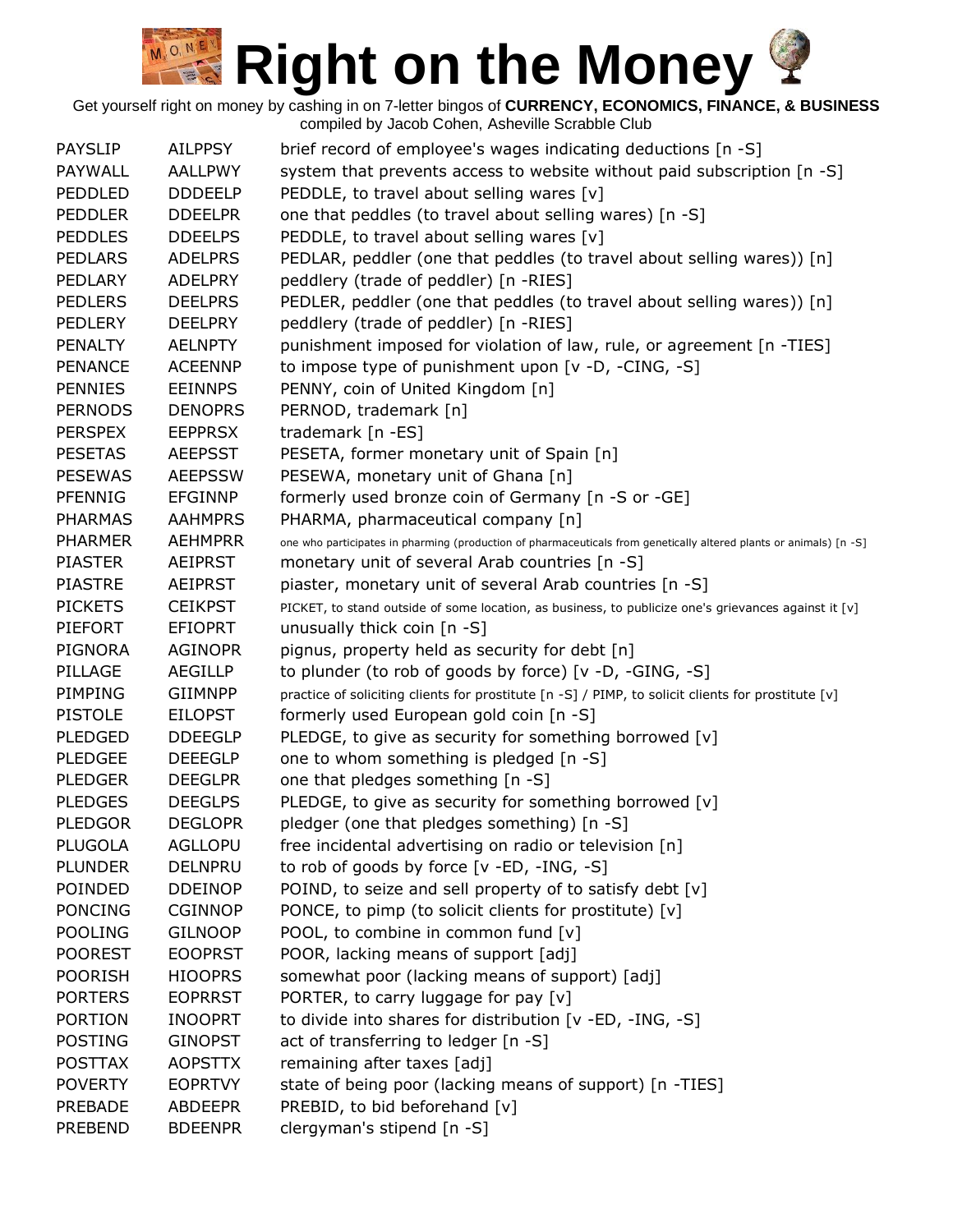Get yourself right on money by cashing in on 7-letter bingos of **CURRENCY, ECONOMICS, FINANCE, & BUSINESS**

| <b>PREBIDS</b> | <b>BDEIPRS</b> | PREBID, to bid beforehand [v]                                       |
|----------------|----------------|---------------------------------------------------------------------|
| <b>PREBILL</b> | <b>BEILLPR</b> | to bill beforehand [v -ED, -ING, -S]                                |
| <b>PREBOOM</b> | <b>BEMOOPR</b> | preceding sudden expansion of business [adj]                        |
| <b>PREBUYS</b> | <b>BEPRSUY</b> | PREBUY, to buy beforehand [v]                                       |
| <b>PREFILE</b> | <b>EEFILPR</b> | to file beforehand [v -D, -LING, -S]                                |
| <b>PREFUND</b> | <b>DEFNPRU</b> | to fund beforehand [v -ED, -ING, -S]                                |
| PREMIUM        | EIMMPRU        | additional payment [n -S]                                           |
| <b>PREPACK</b> | <b>ACEKPPR</b> | to package before retail distribution [v -ED, -ING, -S]             |
| PREPAID        | <b>ADEIPPR</b> | PREPAY, to pay in advance [v]                                       |
| <b>PREPAYS</b> | <b>AEPPRSY</b> | PREPAY, to pay in advance [v]                                       |
| <b>PRESALE</b> | <b>AEELPRS</b> | sale in advance [n -S]                                              |
| <b>PRESELL</b> | <b>EELLPRS</b> | to promote product not yet being sold to public [v -SOLD, -ING, -S] |
| <b>PRESHIP</b> | <b>EHIPPRS</b> | to ship beforehand [v -PPED, -PPING, -S]                            |
| <b>PRICERS</b> | <b>CEIPRRS</b> | PRICER, one that prices (to set value on) [n]                       |
| <b>PRICIER</b> | <b>CEIIPRR</b> | PRICY, pricey (expensive) [adj] / PRICEY [adj]                      |
| <b>PRICILY</b> | <b>CIILPRY</b> | PRICY, pricey (expensive) [adv]                                     |
| <b>PRICING</b> | <b>CGIINPR</b> | PRICE, to set value on [v]                                          |
| PRIMAGE        | <b>AEGIMPR</b> | amount paid as addition to freight charges [n -S]                   |
| <b>PRISING</b> | <b>GIINPRS</b> | PRISE, to raise or force with lever $[v]$                           |
| <b>PRIZERS</b> | <b>EIPRRSZ</b> | PRIZER, one who vies for reward [n]                                 |
| <b>PROSSES</b> | <b>EOPRSSS</b> | PROSS, prostitute [n]                                               |
| <b>PROSSIE</b> | <b>EIOPRSS</b> | prostitute [n -S]                                                   |
| <b>PROSTIE</b> | <b>EIOPRST</b> | prostitute [n -S]                                                   |
| <b>PRUTOTH</b> | <b>HOPRTTU</b> | PRUTAH, former monetary unit of Israel [n]                          |
| <b>PYREXES</b> | <b>EEPRSXY</b> | PYREX, trademark [n]                                                |
|                |                | <b>Q</b> 7s                                                         |
| QINDARS        | ADINQRS        | QINDAR, qintar, monetary unit of Albania [n]                        |
| QINTARS        | AINQRST        | QINTAR, monetary unit of Albania [n]                                |
| QUINELA        | AEILNQU        | quinella (type of bet in horse racing) [n -S]                       |
| QUINTAR        | AINQRTU        | qintar, monetary unit of Albania [n -S]                             |
| <b>QURSHES</b> | <b>EHQRSSU</b> | QURSH, monetary unit of Saudi Arabia [n]                            |
|                |                | <b>R</b> 7s                                                         |
| <b>RAFFLED</b> | <b>ADEFFLR</b> | RAFFLE, to dispose of by form of lottery [v]                        |
| <b>RAFFLER</b> | <b>AEFFLRR</b> | one that raffles (to dispose of by form of lottery) [n -S]          |
| <b>RAFFLES</b> | <b>AEFFLRS</b> | RAFFLE, to dispose of by form of lottery [v]                        |
| <b>RAKEOFF</b> | <b>AEFFKOR</b> | share of profits [n -S]                                             |
| <b>RANCHED</b> | <b>ACDEHNR</b> | RANCH, to work on ranch (establishment for raising livestock) [v]   |
| <b>RANCHER</b> | <b>ACEHNRR</b> | one that owns or works on ranch [n -S]                              |
| <b>RANCHES</b> | <b>ACEHNRS</b> | RANCH, to work on ranch (establishment for raising livestock) [v]   |
| <b>RANCHOS</b> | <b>ACHNORS</b> | RANCHO, ranch [n]                                                   |
| <b>RANSOMS</b> | <b>AMNORSS</b> | RANSOM, to obtain release of by paying demanded price [v]           |
| <b>RATINGS</b> | AGINRST        | RATING, relative estimate or evaluation [n]                         |
| <b>REALLOT</b> | <b>AELLORT</b> | to allot again [v -TTED, -TTING, -S]                                |
| <b>REALTOR</b> | AELORRT        | trademark [n -S]                                                    |
| <b>REAVERS</b> | <b>AEERRSV</b> | REAVER, one that reaves (to plunder (to rob of goods by force)) [n] |
| <b>REAVING</b> | AEGINRV        | REAVE, to plunder (to rob of goods by force) [v]                    |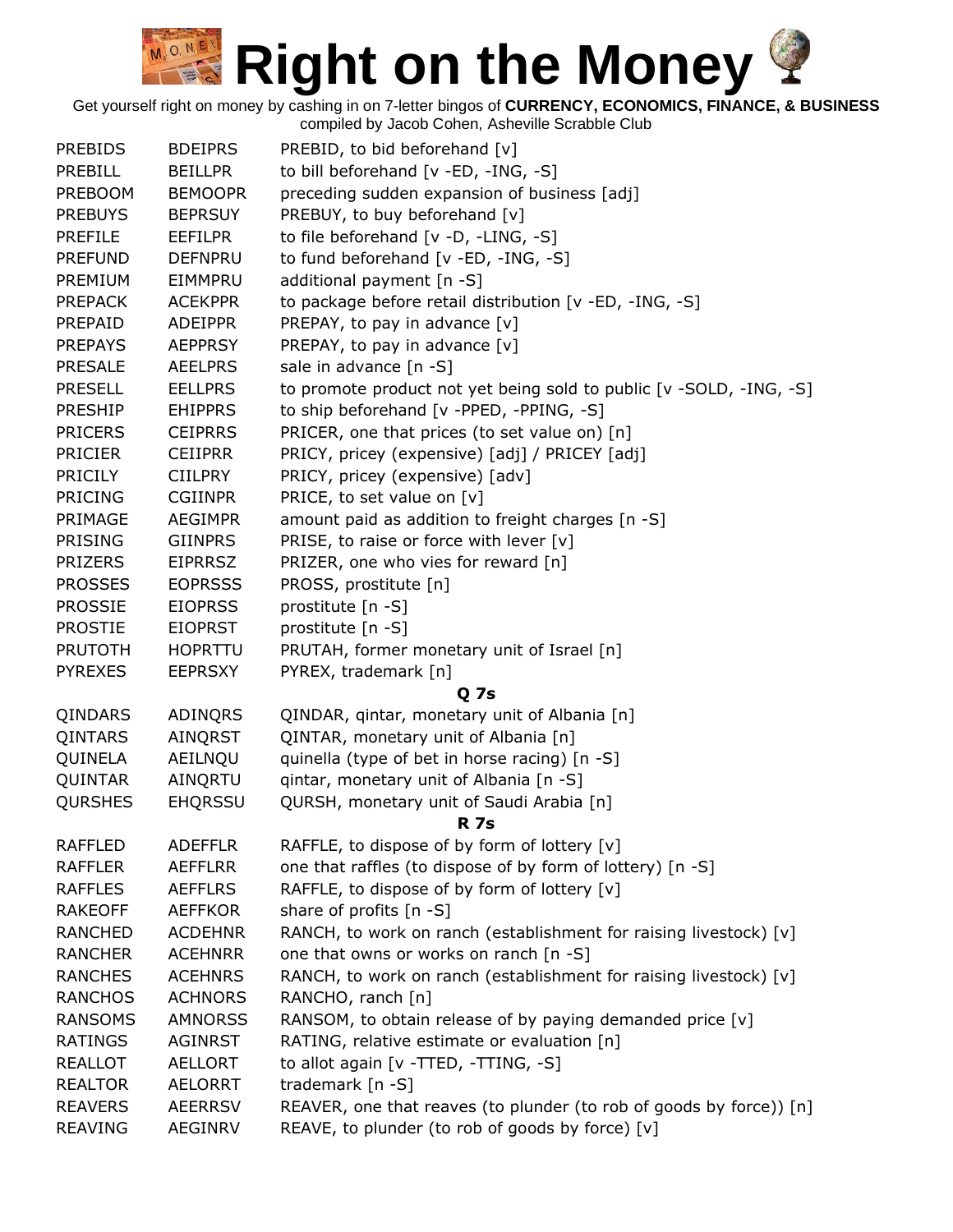| <b>REBATED</b> | <b>ABDEERT</b> |                                                                                                |
|----------------|----------------|------------------------------------------------------------------------------------------------|
| <b>REBATER</b> |                | REBATE, to deduct or return from payment or bill $[v]$                                         |
|                | ABEERRT        | one that rebates, to deduct or return from payment or bill [n -S]                              |
| <b>REBATES</b> | <b>ABEERST</b> | REBATE, to deduct or return from payment or bill [v]                                           |
| <b>REBILLS</b> | <b>BEILLRS</b> | REBILL, bill, to present statement of costs to [v]                                             |
| <b>REBOARD</b> | <b>ABDEORR</b> | BOARD, to take meals for fixed price [v -ED, -ING, -S]                                         |
| <b>RECOINS</b> | <b>CEINORS</b> | RECOIN, coin, to make coins, metal currency [v]                                                |
| <b>RECOUPS</b> | <b>CEOPRSU</b> | RECOUP, to get back equivalent of [v]                                                          |
| <b>RECOVER</b> | <b>CEEORRV</b> | to obtain again after losing [v -ED, -ING, -S]                                                 |
| <b>RECYCLE</b> | <b>CCEELRY</b> | to process in order to extract useful materials [v -D, -LING, -S]                              |
| <b>REDEEMS</b> | <b>DEEEMRS</b> | REDEEM, to buy back [v]                                                                        |
| <b>REDLINE</b> | <b>DEEILNR</b> | to withhold loans or insurance from certain neighborhoods $[v - D, -NING, -S]$                 |
| <b>REEARNS</b> | <b>AEENRRS</b> | REEARN, to earn again [v]                                                                      |
| <b>REENDOW</b> | <b>DEENORW</b> | to endow again [v -ED, -ING, -S]                                                               |
| <b>REFRONT</b> | <b>EFNORRT</b> | to front again [v -ED, -ING, -S]                                                               |
| <b>REFUNDS</b> | <b>DEFNRSU</b> | REFUND, to give back [v]                                                                       |
| <b>REGIVEN</b> | <b>EEGINRV</b> | REGIVE, to give again [v]                                                                      |
| <b>REGIVES</b> | <b>EEGIRSV</b> | REGIVE, to give again [v]                                                                      |
| <b>REGRANT</b> | <b>AEGNRRT</b> | to grant again [v -ED, -ING, -S]                                                               |
| <b>REGRATE</b> | <b>AEEGRRT</b> | to buy up in order to sell for higher price in same area [v -D, -TING, -S]                     |
| <b>REGULAR</b> | AEGLRRU        | habitual customer [n -S]                                                                       |
| <b>REHIRED</b> | <b>DEEHIRR</b> | REHIRE, hire, to engage services of for payment [v]                                            |
| <b>REHIRES</b> | <b>EEHIRRS</b> | REHIRE, hire, to engage services of for payment [v]                                            |
| <b>REINCUR</b> | <b>CEINRRU</b> | to incur again [v - RRED, - RRING, - S]                                                        |
| <b>REIVERS</b> | <b>EEIRRSV</b> | REIVER, one that reives (to plunder (to rob of goods by force)) [n]                            |
| <b>REIVING</b> | EGIINRV        | act or instance of plundering [n -S] / REIVE, to plunder (to rob of goods by force) [v]        |
| <b>RELENDS</b> | <b>DEELNRS</b> | RELEND, to lend again [v]                                                                      |
| <b>RELENTS</b> | <b>EELNRST</b> | RELENT, RELEND, to lend again [v]                                                              |
| <b>RELIEFS</b> | <b>EEFILRS</b> | RELIEF, aid in form of money or necessities [n]                                                |
| <b>RELOANS</b> | <b>AELNORS</b> | RELOAN, loan, to lend, to give temporary use of [v]                                            |
| <b>REMINTS</b> | <b>EIMNRST</b> | REMINT, to melt down and make into new coin [v]                                                |
| <b>RENTALS</b> | <b>AELNRST</b> | RENTAL, amount paid or collected as rent [n]                                                   |
| <b>RENTERS</b> | <b>EENRRST</b> | RENTER, one that rents (to tear apart forcibly) [n]                                            |
| <b>RENTIER</b> | <b>EEINRRT</b> | one that receives fixed income [n -S]                                                          |
| <b>RENTING</b> | <b>EGINNRT</b> | RENT, REND, to tear apart forcibly [v]                                                         |
| <b>REOFFER</b> | <b>EEFFORR</b> | to offer for public sale [v -ED, -ING, -S]                                                     |
| <b>REPRICE</b> | <b>CEEIPRR</b> | PRICE, to set value on [v -D, -CING, -S]                                                       |
| <b>REQUITE</b> | EEIQRTU        | to make equivalent return for [v -D, -TING, -S]                                                |
| <b>RERENTS</b> | <b>EENRRST</b> | RERENT, to rent again [v]                                                                      |
| <b>RESALES</b> | <b>AEELRSS</b> | RESALE, act of selling again [n]                                                               |
| <b>RESALES</b> | <b>AEELRSS</b> | RESALE, act of selling again [n]                                                               |
| <b>RESELLS</b> |                |                                                                                                |
|                | <b>EELLRSS</b> | RESELL, sell, to give up to another for money or valuable consideration [v]                    |
| <b>RESTOCK</b> | <b>CEKORST</b> | STOCK, to keep for future sale or use [v -ED, -ING, -S]                                        |
| <b>RETAILS</b> | <b>AEILRST</b> | RETAIL, to sell in small quantities [v]                                                        |
| <b>RETAXED</b> | <b>ADEERTX</b> | RETAX, tax, to place tax, charge imposed by authority for public purposes on [v]               |
| <b>RETAXES</b> | <b>AEERSTX</b> | RETAX, tax, to place tax, charge imposed by authority for public purposes on [v]               |
| <b>REVALUE</b> | AEELRUV        | VALUE, to estimate value (quality that renders thing useful or desirable) of [v -D, -UING, -S] |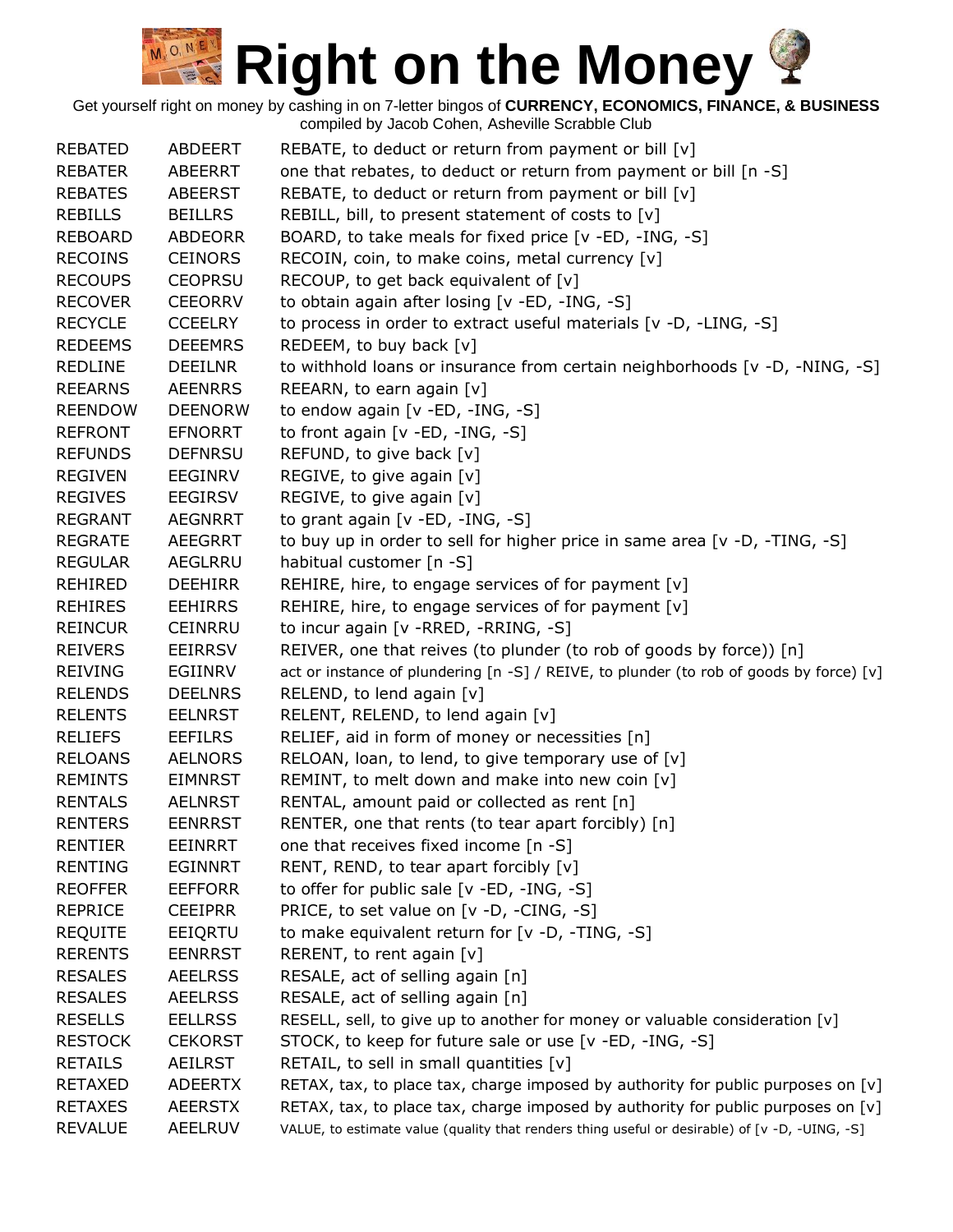Get yourself right on money by cashing in on 7-letter bingos of **CURRENCY, ECONOMICS, FINANCE, & BUSINESS** compiled by Jacob Cohen, Asheville Scrabble Club

REVENUE EEENRUV income of government [n -S] REVESTS EERSSTV REVEST, to vest again [v] REWARDS ADERRSW REWARD, to give recompense to for worthy behavior [v] REXINES EEINRSX REXINE, trademark [n] RIALTOS AILORST RIALTO, marketplace [n] RICHEST CEHIRST RICH, having wealth (great quantity of valuable material) [adj] RINGGIT GGIINRT monetary unit of Malaysia [n -S] RISKERS EIKRRSS RISKER, one that risks (to expose to risk (chance of injury or loss)) [n] RISKIER EIIKRRS RISKY, dangerous [adj] RISKILY IIKLRSY RISKY, dangerous [adv] RISKING GIIKNRS RISK, to expose to risk (chance of injury or loss)  $[v]$ ROGUING GGINORU ROGUE, to defraud, to swindle, to take money or property from by fraudulent means [v] ROOKING GIKNOOR ROOK, to swindle, to take money or property from by fraudulent means [v] ROOMIES EIMOORS ROOMIE, roommate (one with whom room is shared) [n] ROUBLES BELORSU ROUBLE, ruble, monetary unit of Russia [n] ROULEAU AELORUU roll of coins wrapped in paper [n -S or -X] ROUPING GINOPRU ROUP, to auction (to sell publicly to highest bidder) [v] RUBBISH BBHIRSU to reject as worthless [v -ED, -ING, -ES] RUFIYAA AAFIRUY monetary unit of Maldives [n RUFIYAA] RUPIAHS AHIPRSU RUPIAH, monetary unit of Indonesia [n] **S 7s** SADDLER ADDELRS one that makes, repairs, or sells saddles [n -S] SANTIMI AIIMNST santim, formerly used coin of Latvia [n] SANTIMS AIMNSST SANTIM, formerly used coin of Latvia [n] SANTIMU AIMNSTU santim, formerly used coin of Latvia [n] SATANGS AAGNSST SATANG, monetary unit of Thailand [n] SCHLOCK CCHKLOS inferior merchandise [n -S] SCONCED CCDENOS SCONCE, to fine, to subject to fine, monetary penalty [v] SCONCES CCENOSS SCONCE, to fine, to subject to fine, monetary penalty [v] SCRIMPS CIMPRSS SCRIMP, to be very or overly thrifty [v] SCUTAGE ACEGSTU tax exacted by feudal lord in lieu of military service [n -S] SEAWANS AAENSSW SEAWAN, wampum, form of currency formerly used by Native Americans [n] SEAWANT AAENSTW SEAWAN, wampum, form of currency formerly used by Native Americans [n -S] SECONAL ACELNOS trademark [n -S] SELLERS EELLRSS SELLER, one that sells [n] SELLING EGILLNS SELL, to give up to anor for money or or valuable consideration  $[v]$ SELLOFF EFFLLOS sale of large number of stocks, bonds, or commodities [n -S] SELLOUT ELLOSTU performance for which all seats have been sold [n -S] SEMIPRO EIMOPRS one who is engaged in some field or sport for pay on part-time basis [n -S] SEMISES EEIMSSS SEMIS, coin of ancient Rome [n] SENITIS EIINSST SENITI, monetary unit of Tonga [n] SENTIMO EIMNOST monetary unit of Philippines [n -S] SETOFFS EFFOSST SETOFF, something that offsets something else [n] SETTLOR ELORSTT one that makes legal settlement [n -S] SHAPEUP AEHPPSU system of hiring work crew [n -S] SHARERS AEHRRSS SHARER, one that shares (to have, get, or use in common with anor or ors) [n]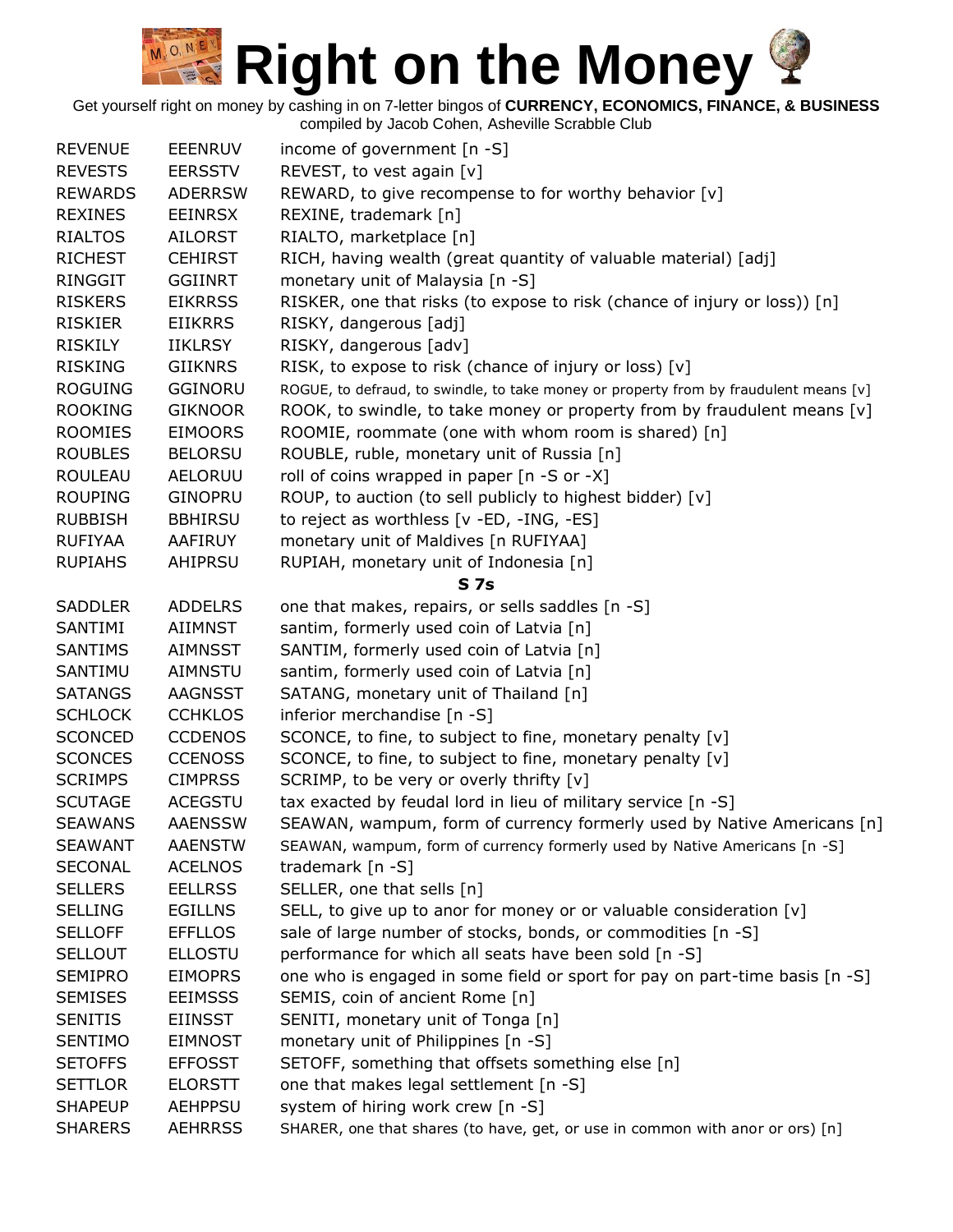| <b>SHARING</b>                   | <b>AGHINRS</b> | SHARE, to have, get, or use in common with another or others [v]                       |
|----------------------------------|----------------|----------------------------------------------------------------------------------------|
| <b>SHARPER</b>                   | <b>AEHPRRS</b> | swindler, one that swindles, to take money or property from by fraudulent means [n -S] |
| <b>SHEKELS</b>                   | <b>EEHKLSS</b> | SHEKEL, ancient unit of weight and money [n]                                           |
| <b>SHEQELS</b>                   | <b>EEHLQSS</b> | SHEQEL, shekel, ancient unit of weight and money [n]                                   |
| <b>SHINOLA</b>                   | AHILNOS        | trademark [n -S]                                                                       |
| <b>SHOPBOY</b>                   | <b>BHOOPSY</b> | salesclerk [n -S]                                                                      |
| <b>SHOPMAN</b>                   | <b>AHMNOPS</b> | one who owns or operates small store [n -MEN]                                          |
| <b>SHOPPED</b>                   | <b>DEHOPPS</b> | SHOP, to examine goods with intent to buy [v]                                          |
| <b>SHOPPER</b>                   | <b>EHOPPRS</b> | one that shops (to examine goods with intent to buy) [n -S]                            |
| <b>SHOPPES</b>                   | <b>EHOPPSS</b> | SHOPPE, small store [n]                                                                |
| SHOWBIZ                          | <b>BHIOSWZ</b> | show business [n -ES]                                                                  |
| <b>SHROFFS</b>                   | <b>FFHORSS</b> | SHROFF, to test genuineness of, as coin [v]                                            |
| <b>SHYLOCK</b>                   | <b>CHKLOSY</b> | to lend money at high interest rates [v -ED, -ING, -S]                                 |
| <b>SICKOUT</b>                   | <b>CIKOSTU</b> | organized absence of workers claiming to be sick [n -S]                                |
| <b>SKIMPED</b>                   | <b>DEIKMPS</b> | SKIMP, to scrimp (to be very or overly thrifty) [v]                                    |
| <b>SLAVERY</b>                   | <b>AELRSVY</b> | ownership of one person by another [n -RIES]                                           |
| <b>SLAVEYS</b>                   | <b>AELSSVY</b> | SLAVEY, female servant [n]                                                             |
| <b>SLAVING</b>                   | <b>AGILNSV</b> | SLAVE, to work like slave (one who is owned by anor) [v]                               |
|                                  | <b>AHILSSV</b> |                                                                                        |
| <b>SLAVISH</b><br><b>SOCAGER</b> |                | pertaining to or characteristic of slave [adj]                                         |
|                                  | <b>ACEGORS</b> | tenant by socage [n -S]                                                                |
| <b>SOCAGES</b>                   | <b>ACEGOSS</b> | SOCAGE, form of feudal land tenure [n]                                                 |
| <b>SOCCAGE</b>                   | <b>ACCEGOS</b> | socage (form of feudal land tenure) [n -S]                                             |
| <b>SOKEMAN</b>                   | <b>AEKMNOS</b> | socman (socager (tenant by socage)) [n -MEN]                                           |
| <b>SOLIDUS</b>                   | <b>DILOSSU</b> | coin of ancient Rome [n -DI]                                                           |
| SOMONIS                          | <b>IMNOOSS</b> | SOMONI, monetary unit of Tajikistan [n]                                                |
| <b>SOUCARS</b>                   | <b>ACORSSU</b> | SOUCAR, Hindu banker [n]                                                               |
| <b>SOWCARS</b>                   | <b>ACORSSW</b> | SOWCAR, Hindu banker [n]                                                               |
| <b>SPECIES</b>                   | <b>CEEIPSS</b> | SPECIE, coined money [n]                                                               |
| <b>SPEEDUP</b>                   | <b>DEEPPSU</b> | acceleration of production without increase in pay [n -S]                              |
| <b>SPENDER</b>                   | <b>DEENPRS</b> | one that spends (to pay out) [n -S]                                                    |
| <b>SPLURGE</b>                   | <b>EGLPRSU</b> | to spend money lavishly [v -D, -GING, -S]                                              |
| <b>SPLURGY</b>                   | <b>GLPRSUY</b> | tending to splurge [adj -GIER, -GIEST]                                                 |
| <b>STARTUP</b>                   | APRSTTU        | act of starting something [n -S]                                                       |
| <b>STELLAS</b>                   | <b>AELLSST</b> | STELLA, formerly used coin of United States [n]                                        |
| <b>STETSON</b>                   | <b>ENOSSTT</b> | trademark $[n -S]$                                                                     |
| <b>STIFFED</b>                   | <b>DEFFIST</b> | STIFF, to cheat someone by not paying [v]                                              |
| <b>STINGES</b>                   | <b>EGINSST</b> | STINGE, mean or stingy person [n]                                                      |
| <b>STIPEND</b>                   | <b>DEINPST</b> | fixed sum of money paid periodically [n -S]                                            |
| <b>STIVERS</b>                   | <b>EIRSSTV</b> | STIVER, formerly used Dutch coin [n]                                                   |
| <b>STOCKED</b>                   | <b>CDEKOST</b> | STOCK, to keep for future sale or use [v]                                              |
| <b>STOTINS</b>                   | <b>INOSSTT</b> | STOTIN, former monetary unit of Slovenia [n]                                           |
| <b>STOWAGE</b>                   | <b>AEGOSTW</b> | goods in storage [n]                                                                   |
| <b>STUIVER</b>                   | <b>EIRSTUV</b> | stiver, formerly used Dutch coin [n -S]                                                |
| <b>SUBRENT</b>                   | <b>BENRSTU</b> | rent from subtenant [n -S]                                                             |
| <b>SUBSALE</b>                   | ABELSSU        | resale of purchased goods [n -S]                                                       |
| <b>SUBSIDY</b>                   | <b>BDISSUY</b> | grant or contribution of money [n -DIES]                                               |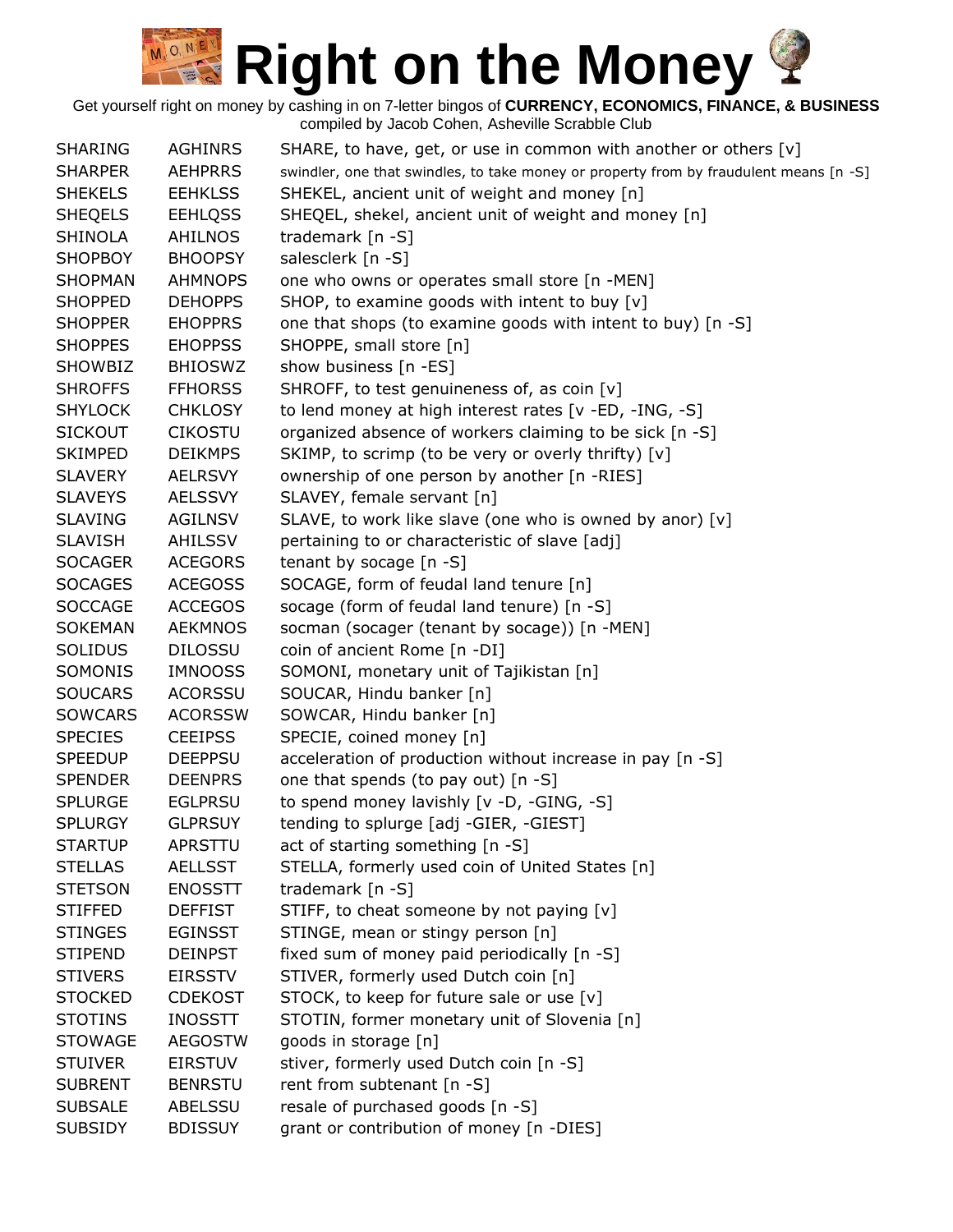Get yourself right on money by cashing in on 7-letter bingos of **CURRENCY, ECONOMICS, FINANCE, & BUSINESS**

|                |                | compiled by Jacob Cohen, Asheville Scrabble Club                                                         |
|----------------|----------------|----------------------------------------------------------------------------------------------------------|
| <b>SURIMIS</b> | <b>IIMRSSU</b> | SURIMI, inexpensive fish product [n]                                                                     |
| <b>SUTLERS</b> | <b>ELRSSTU</b> | SUTLER, one that peddles goods to soldiers [n]                                                           |
| <b>SWAPPED</b> | <b>ADEPPSW</b> | SWAP, to trade, to give in exchange for another commodity [v]                                            |
| <b>SWAPPER</b> | <b>AEPPRSW</b> | one that swaps, to trade, to give in exchange for another commodity [n -S]                               |
| SWINDLE        | <b>DEILNSW</b> | to take money or property from by fraudulent means [v -D, -LING, -S]                                     |
| <b>SWOPPED</b> | <b>DEOPPSW</b> | SWOP, to swap, to trade, [v]                                                                             |
| <b>SWOPPER</b> | <b>EOPPRSW</b> | swapper (one that swaps (to trade)) [n -S]                                                               |
| <b>SYNDICS</b> | <b>CDINSSY</b> | SYNDIC, business agent [n]                                                                               |
|                |                | T 7s                                                                                                     |
| <b>TAILLES</b> | <b>AEILLST</b> | TAILLE, former French tax [n]                                                                            |
| <b>TALLAGE</b> | AAEGLLT        | to tax, to place tax, $[v -D, -GING, -S]$                                                                |
| <b>TAMBALA</b> | AAABLMT        | monetary unit of Malawi [n -S or MATAMBALA]                                                              |
| <b>TANNOYS</b> | <b>ANNOSTY</b> | TANNOY, trademark [n]                                                                                    |
| <b>TARIFFS</b> | <b>AFFIRST</b> | TARIFF, to tax imported or exported goods [v]                                                            |
| <b>TARTIER</b> | AEIRRTT        | TARTY, suggestive of prostitute [adj]                                                                    |
| <b>TARTILY</b> | <b>AILRTTY</b> | TARTY, suggestive of prostitute [adv]                                                                    |
| TAXABLE        | <b>AABELTX</b> | subject to tax [adj]; taxable item [n -S]                                                                |
| <b>TAXABLY</b> | <b>AABLTXY</b> | taxable, subject to tax [adv]                                                                            |
| <b>TAXLESS</b> | <b>AELSSTX</b> | free from taxation [adj]                                                                                 |
| <b>TAXPAID</b> | <b>AADIPTX</b> | paid for by taxes [adj]                                                                                  |
| <b>TAXWISE</b> | <b>AEISTWX</b> | pertaining to taxes [adj]                                                                                |
| <b>TEASHOP</b> | <b>AEHOPST</b> | tearoom (restaurant serving tea) [n -S]                                                                  |
| <b>TEFLONS</b> | <b>EFLNOST</b> | TEFLON, trademark [n]                                                                                    |
| <b>TENANCY</b> | <b>ACENNTY</b> | temporary occupancy of something that belongs to another [n -CIES]                                       |
| <b>TENANTS</b> | <b>AENNSTT</b> | TENANT, to inhabit (to live in) [v]                                                                      |
| <b>TENDERS</b> | <b>DEENRST</b> | TENDER, to present for acceptance [v]                                                                    |
| <b>TENNERS</b> | <b>EENNRST</b> | TENNER, ten-dollar bill [n]                                                                              |
| <b>TENNESI</b> | <b>EEINNST</b> | TENNE, monetary unit of Turkmenistan [n]                                                                 |
| <b>TESTONS</b> | <b>ENOSSTT</b> | TESTON, former French coin [n]                                                                           |
| <b>TESTOON</b> | <b>ENOOSTT</b> | teston, former French coin [n -S]                                                                        |
| <b>THALERS</b> | <b>AEHLRST</b> | THALER, taler, formerly used German coin [n]                                                             |
| THERMIT        | <b>EHIMRTT</b> | trademark [n -S]                                                                                         |
| <b>THETRIS</b> | <b>EHIRSTT</b> | TRI, tetri (monetary unit of Republic of Georgia) [n]                                                    |
| <b>THRIFTS</b> | <b>FHIRSTT</b> | THRIFT, care and wisdom in management of one's resources [n]                                             |
| <b>THRIFTY</b> | <b>FHIRTTY</b> | displaying thrift (care and wisdom in management of one's resources) [adj -TIER, -TIEST]                 |
| <b>TINSELY</b> | <b>EILNSTY</b> | tinselly (cheaply gaudy) [adj -LIER, -LIEST]                                                             |
| <b>TIPSTER</b> | <b>EIPRSTT</b> | one that sells information to gamblers [n -S]                                                            |
| <b>TITHERS</b> | <b>EHIRSTT</b> | TITHER, one that tis (to pay tithe (small tax)) [n]                                                      |
| <b>TITHING</b> | <b>GHIINTT</b> | act of levying tithes [n -S]                                                                             |
| <b>TOCHERS</b> | <b>CEHORST</b> | TOCHER, to give dowry to [v]                                                                             |
| <b>TOFUTTI</b> | <b>FIOTTTU</b> | trademark [n -S]                                                                                         |
| <b>TOGROGS</b> | <b>GGOORST</b> | TOGROG, monetary unit of Mongolia [n]                                                                    |
| <b>TOLLAGE</b> | <b>AEGLLOT</b> | toll $[n - S]$                                                                                           |
| <b>TOLLBAR</b> | <b>ABLLORT</b> | tollgate [n -S]                                                                                          |
| <b>TOLLERS</b> | <b>ELLORST</b> | TOLLER, collector of tolls [n]                                                                           |
| <b>TOLLING</b> | <b>GILLNOT</b> | collecting of tolls [n -S] / TOLL, to collect or impose toll (fixed charge for service or privilege) [v] |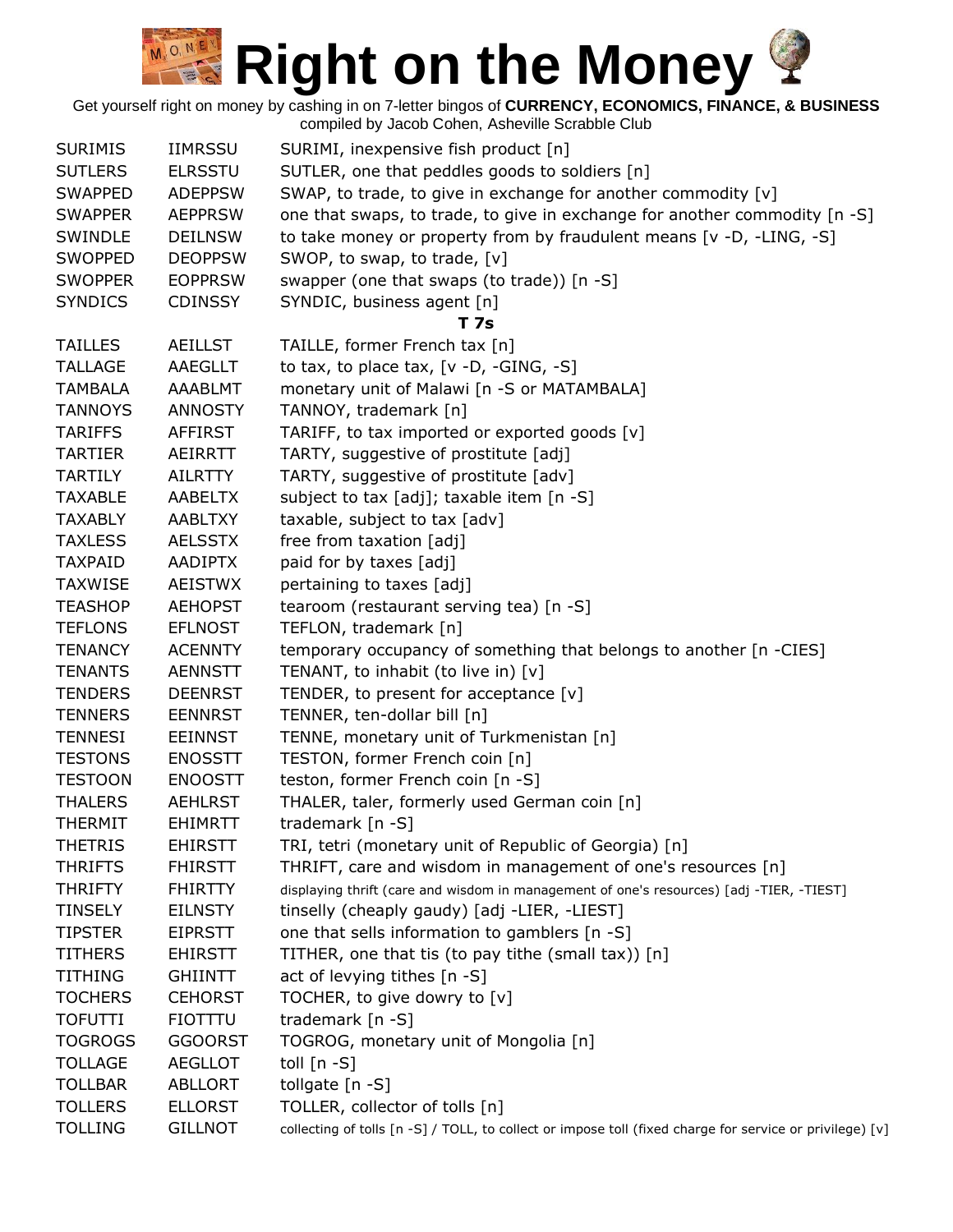Get yourself right on money by cashing in on 7-letter bingos of **CURRENCY, ECONOMICS, FINANCE, & BUSINESS**

| <b>TOLLMAN</b> | <b>ALLMNOT</b> | toller (collector of tolls) [n -MEN]                                                                |
|----------------|----------------|-----------------------------------------------------------------------------------------------------|
| <b>TOLLWAY</b> | <b>ALLOTWY</b> | road on which tolls are collected [n -S]                                                            |
| <b>TONTINE</b> | <b>EINNOTT</b> | form of collective life insurance [n -S]                                                            |
| <b>TOONIES</b> | <b>EINOOST</b> | TOONIE, Canadian two-dollar coin [n]                                                                |
| <b>TOWAGES</b> | <b>AEGOSTW</b> | TOWAGE, price paid for towing [n]                                                                   |
| <b>TOYSHOP</b> | <b>HOOPSTY</b> | shop where toys are sold [n -S]                                                                     |
| <b>TRADERS</b> | <b>ADERRST</b> | TRADER, one that trades, to give in exchange for anor commodity [n]                                 |
| <b>TRADING</b> | <b>ADGINRT</b> | action of exchanging commodities [n -S]                                                             |
| <b>TRAFFIC</b> | <b>ACFFIRT</b> | to engage in buying and selling [v -CKED, -CKING, -S]                                               |
| <b>TRASHED</b> | <b>ADEHRST</b> | TRASH, to free from trash (worthless or waste matter) [v]                                           |
| <b>TRASHES</b> | <b>AEHRSST</b> | TRASH, to free from trash (worthless or waste matter) [v]                                           |
| <b>TROAKED</b> | <b>ADEKORT</b> | TROAK, to troke (to exchange (to give and receive reciprocally)) [v]                                |
| <b>TROCKED</b> | <b>CDEKORT</b> | TROCK, to troke (to exchange (to give and receive reciprocally)) [v]                                |
| <b>TROLLOP</b> | <b>LLOOPRT</b> | prostitute [n -S]                                                                                   |
| <b>TRYSTES</b> | <b>ERSSTTY</b> | TRYSTE, market [n]                                                                                  |
| <b>TUGHRIK</b> | <b>GHIKRTU</b> | tugrik, monetary unit of Mongolia [n -S]                                                            |
| <b>TUGRIKS</b> | <b>GIKRSTU</b> | TUGRIK, monetary unit of Mongolia [n]                                                               |
| <b>TUITION</b> | <b>IINOTTU</b> | fee for instruction [n -S]                                                                          |
| <b>TWOFERS</b> | <b>EFORSTW</b> | TWOFER, something sold at rate of two for price of one [n]                                          |
| <b>TWOONIE</b> | <b>EINOOTW</b> | toonie, Canadian two-dollar coin [n -S]                                                             |
| <b>TYCOONS</b> | <b>CNOOSTY</b> | TYCOON, wealthy and powerful business person [n]                                                    |
| <b>TYTHING</b> | <b>GHINTTY</b> | TY, to tithe, to pay tithe, small tax $[v]$                                                         |
|                |                | <b>U</b> 7s                                                                                         |
| <b>UNHIRED</b> | DEHINRU        | HIRE, to engage services of for payment [adj]                                                       |
| <b>UNIFACE</b> | <b>ACEFINU</b> | coin having design on only one side [n -S]                                                          |
| <b>UNMINED</b> | DEIMNNU        | not mined (to dig into for valuable materials) [adj]                                                |
| <b>UNOWNED</b> | <b>DENNOUW</b> | not owned (to have as belonging) [adj]                                                              |
| <b>UNRATED</b> | ADENRTU        | RATE, to estimate value of [adj]                                                                    |
| <b>UNSELLS</b> | <b>ELLNSSU</b> | UNSELL, to persuade to change opinion or belief [v]                                                 |
| <b>UNSPENT</b> | <b>ENNPSTU</b> | not spent (to pay out) [adj]                                                                        |
| <b>UNTAXED</b> | <b>ADENTUX</b> | TAX, to place tax, charge imposed by authority for public purposes on [adj]                         |
| <b>UNWAGED</b> | <b>ADEGNUW</b> | not receiving money for work [adj]                                                                  |
| <b>UPCYCLE</b> | <b>CCELPUY</b> | to recycle into something of greater value [v -D, -LING, -S]                                        |
| <b>UPKEEPS</b> | <b>EEKPPSU</b> | UPKEEP, cost of maintaining something in good condition [n]                                         |
| <b>UPSCALE</b> | <b>ACELPSU</b> | to make appealing to affluent consumers [v -D, -LING, -S]                                           |
| <b>UPSELLS</b> | <b>ELLPSSU</b> | UPSELL, to try to sell customer something more expensive [v]                                        |
| <b>UPSKILL</b> | <b>IKLLPSU</b> | to improve job skills of someone [v -ED, -ING, -S]                                                  |
| <b>USURERS</b> | <b>ERRSSUU</b> | USURER, one that practices usury, lending of money at exorbitant interest rate [n]                  |
| <b>USURIES</b> | <b>EIRSSUU</b> | USURY, lending of money at exorbitant interest rate [n]                                             |
|                |                | V 7s                                                                                                |
| VAGRANT        | <b>AAGNRTV</b> | wanderer with no apparent means of support [n -S]                                                   |
| <b>VALUERS</b> | <b>AELRSUV</b> | VALUER, one that values (to estimate value (quality that renders thing useful or desirable) of) [n] |
| VALUING        | AGILNUV        | VALUE, to estimate value (quality that renders thing useful or desirable) of [v]                    |
| <b>VALUTAS</b> | <b>AALSTUV</b> | VALUTA, agreed or exchange value of currency [n]                                                    |
| <b>VELCROS</b> | <b>CELORSV</b> | VELCRO, trademark [n]                                                                               |
| <b>VENDEES</b> | <b>DEEENSV</b> | VENDEE, buyer (one that buys (to purchase)) [n]                                                     |
|                |                |                                                                                                     |